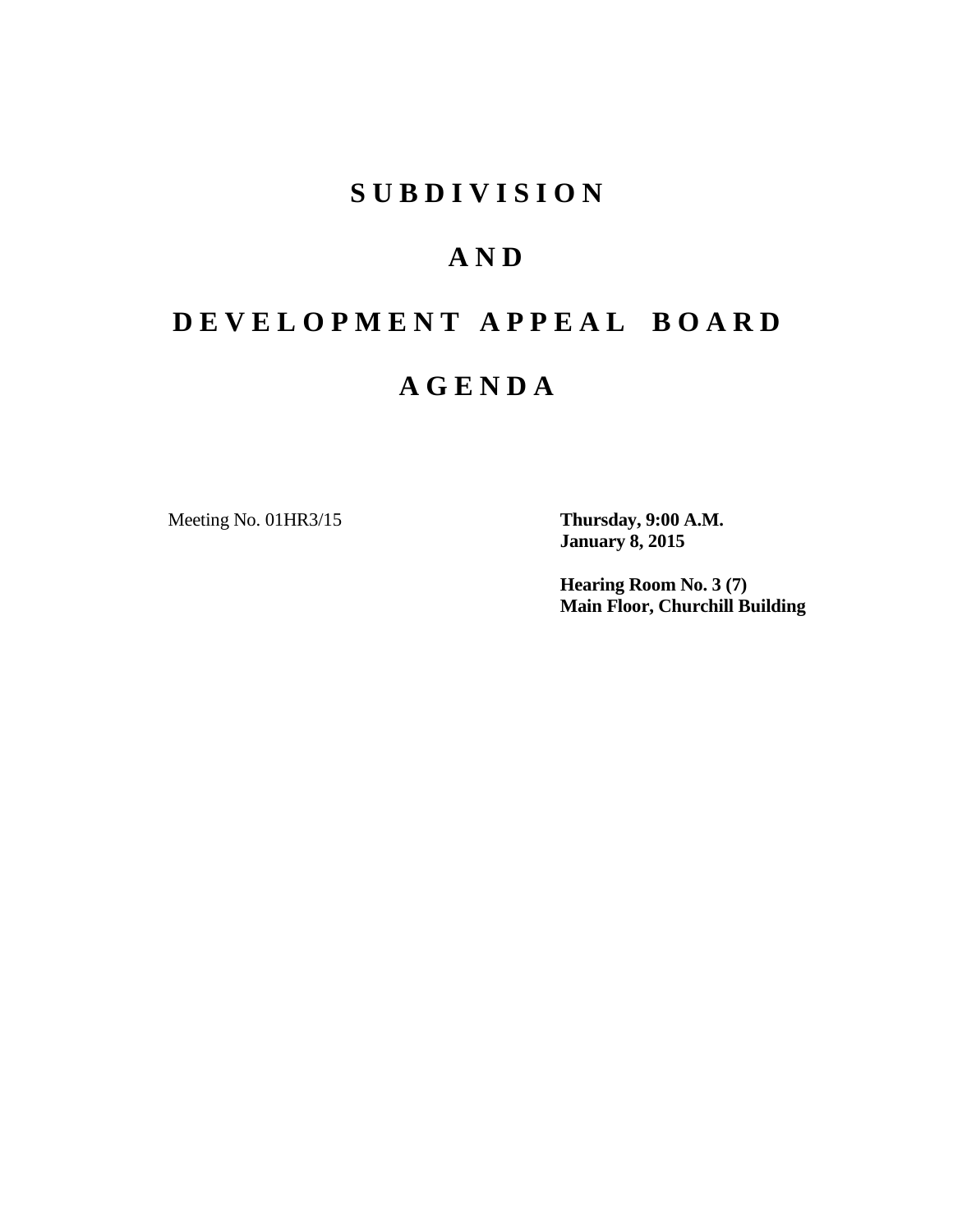#### **SUBDIVISION AND DEVELOPMENT APPEAL BOARD HEARING ROOM NO. 3**

**----------------------------------------------------------------------------------------------------------------------- TO BE RAISED** 9:00 A.M. 149831746-001  $Install$  one (1) Freestanding Minor Digital Off-premises Sign (IMPARK PARKING LOT). 10030 – 103 Avenue NW I ----------------------------------------------------------------------------------------------------------------------- **LUNCH BREAK – 11:15 A.M. TO 11:45 A.M.** ----------------------------------------------------------------------------------------------------------------------- 11:45 A.M. 160987383-001  $Construct one (1)$ Freestanding Minor Digital Off-premises Sign (YELLOWHEAD TRAIL). 14950 - Yellowhead Trail NW II -----------------------------------------------------------------------------------------------------------------------

*NOTE: Unless otherwise stated, all references to "Section numbers" in this Agenda refer to the authority under the Edmonton Zoning Bylaw 12800.*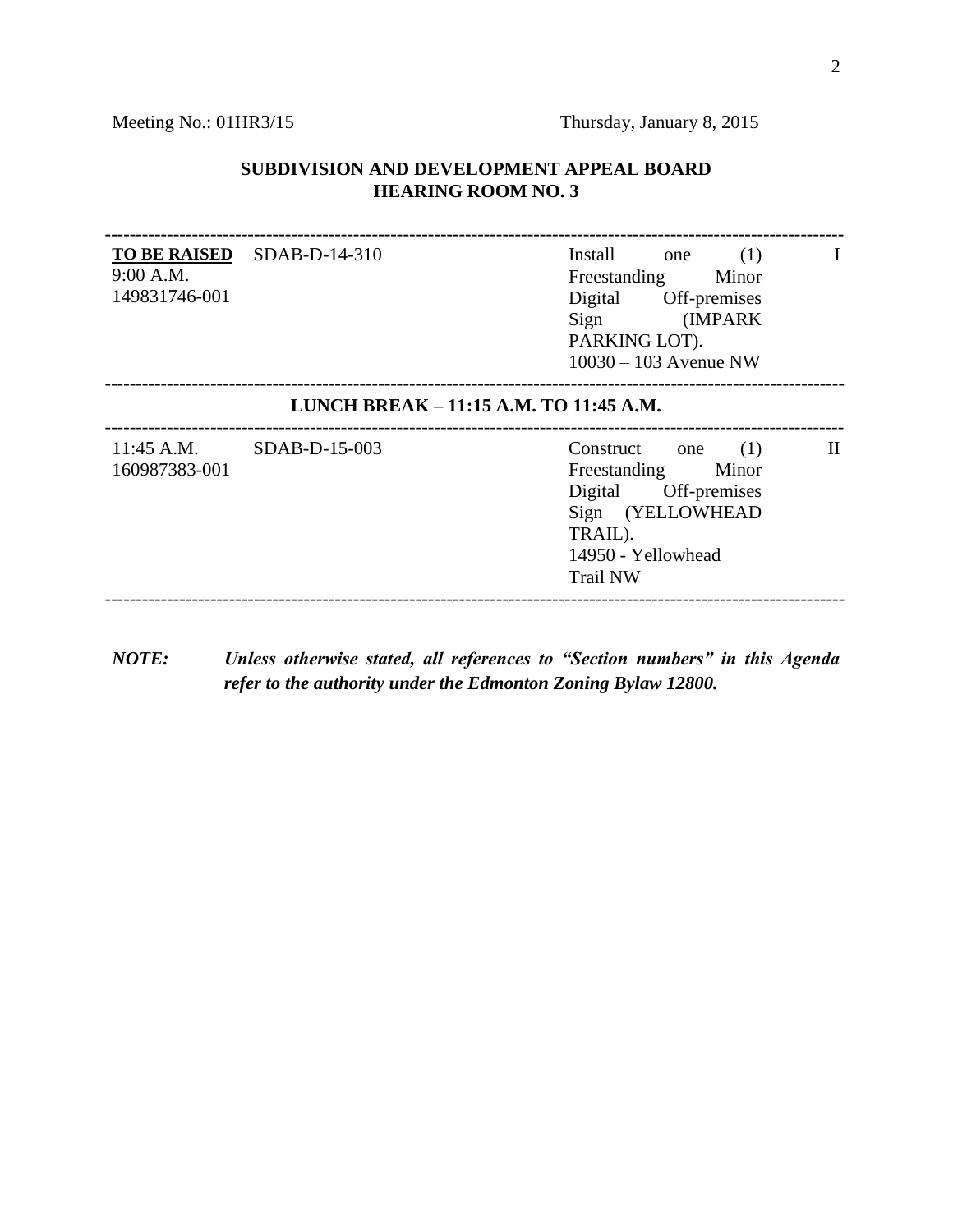## **TO BE RAISED**

#### **ITEM I: 9:00 A.M. FILE: SDAB-D-14-310**

#### AN APPEAL FROM THE DECISION OF THE DEVELOPMENT OFFICER

APPLICATION NO.: 149831746-001.

APPLICATION TO: Install one (1) Freestanding Minor

DECISION OF THE DEVELOPMENT AUTHORITY: Refused.

MUNICIPAL DESCRIPTION

I

DECISION DATE: November 10, 2014.

DATE OF APPEAL: November 18, 2014.

PARKING LOT).

OF SUBJECT PROPERTY: 10030 – 103 Avenue NW.

LEGAL DESCRIPTION: Lot C, Plan 4686S.

\_\_\_\_\_\_\_\_\_\_\_\_\_\_\_\_\_\_\_\_\_\_\_\_\_\_\_\_\_\_\_\_\_\_\_\_\_\_\_\_\_\_\_\_\_\_\_\_\_\_\_\_\_\_\_\_\_\_\_\_\_\_\_\_\_\_

ZONE: CCA Core Commercial Arts Zone.

Digital Off-premises Sign (IMPARK

OVERLAY: Special Area Downtown Overlay.

STATUTORY PLAN: Capital City Downtown Plan.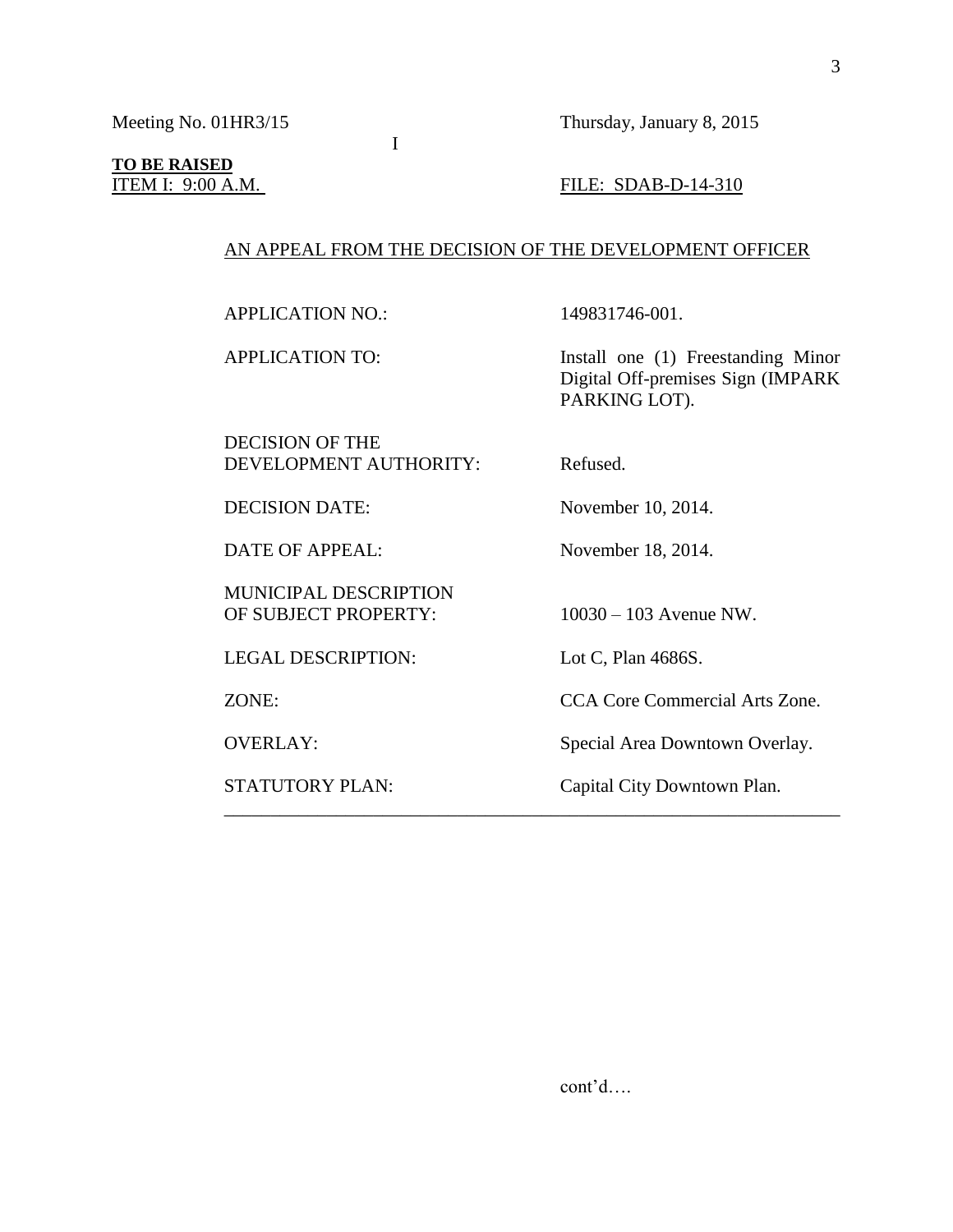FILE: SDAB-D-14-310 9:00 A.M.

#### DEVELOPMENT OFFICER'S DECISION

"REFUSED - The proposed development is refused for the following reasons:

1) The provision of Landscaping, in accordance with this Bylaw, shall be a condition of the issuance of a Development Permit for any development in the CCA Zone. (Reference Section 55.2(c)). The Development Officer shall have regard for visual harmony and the compatibility of the proposed sign with the architectural character and finish of the development and with the design, location and appearance of other signs on the development. (Reference Section 910.4(5)(a)) of the Downtown Special Area Zoning, Downtown Wide Regulations). For all Sign Applications, the Development Officer shall have regard for the scale and architectural character of the building and the land use characteristics of surrounding development. The Development Officer shall refuse any Sign Application that may adversely impact the amenities or character of the Zone (Reference Section 59.2(6)).

The development does not propose any landscaping around the sign to screen the sign base and provide visual relief, and to assist vehicular circulation around the sign, contrary to Section 55.2(c). The architectural design to cover the pole of the sign does not extend to the base, and it is unclear that it extends to both sides of the pole. As such, the treatment to cover the support pole provides an unfinished appearance, contrary to Section  $910.4(5)(a)$  of the Downtown Special Area Zoning, Downtown Wide Regulations. The placement of a freestanding Off-premises Digital sign in the middle of an at grade non-accessory parking lot with no perimeter landscaping or landscaped parking islands is not in scale with land use characteristics of surrounding development, contrary to Section (Reference Section 59.2(6)).

2) Proposed Signs, with a sign area between 20 square metres and 40 square metres, shall be separated from any other Digital Sign greater than 8.0 square metres or Off-premises Sign, by a distance of 200 metres. (Reference Section 59F.3(5)(e))

Proposed Sign Area: 27.81 square metres: Required separation distance: 200 metres

cont'd….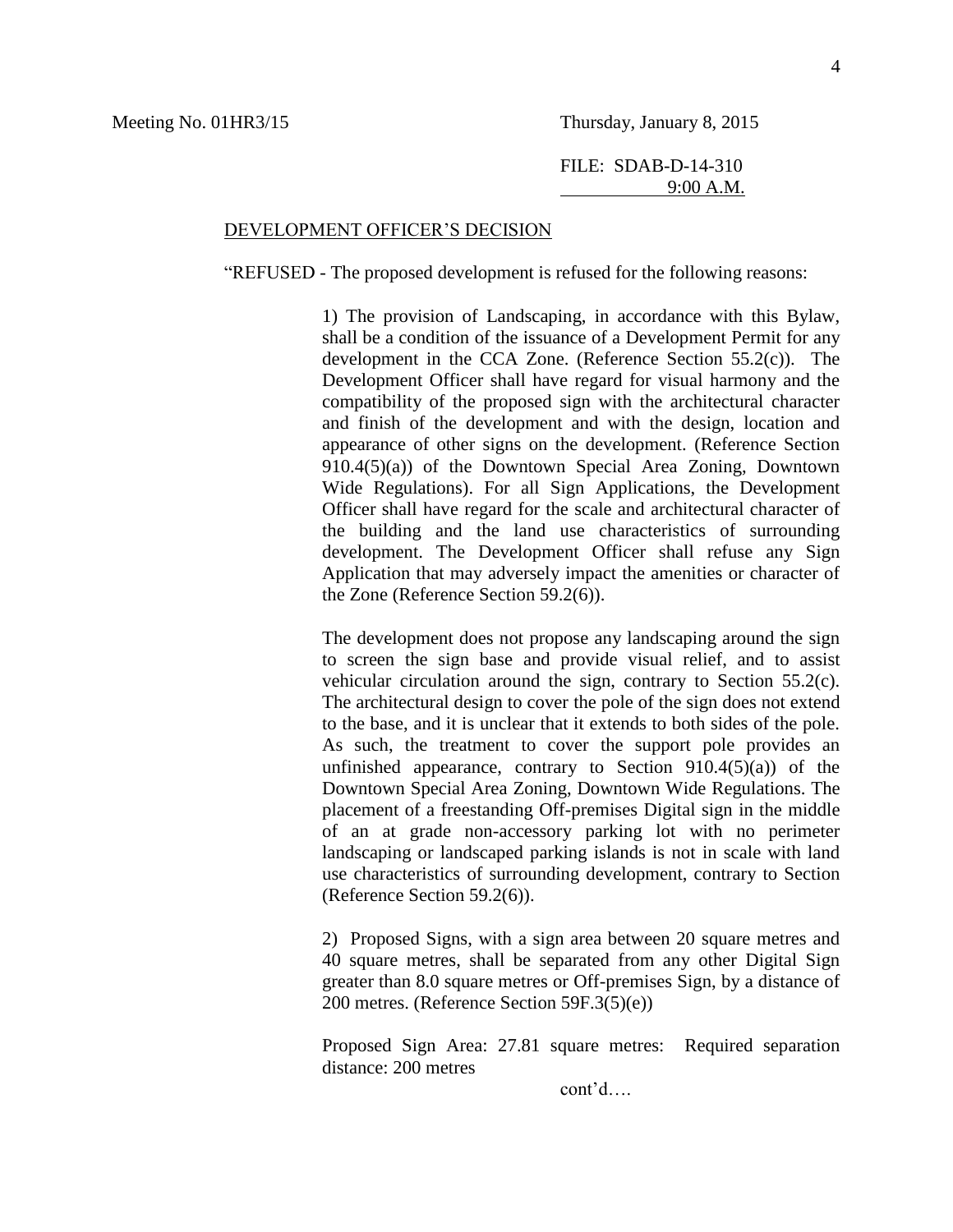#### FILE: SDAB-D-14-310 9:00 A.M.

#### DEVELOPMENT OFFICER'S DECISION CONTINUED

Proposed: 93 metres to Fascia Off-premises Sign located at 10004- 103A Avenue facing west (DP 410900-001)

Deficient by: 107 metres

Proposed: 131 metres to Freestanding Off-premises Sign located at 10004-103A Avenue (facing east, no DP)

Deficient by: 69 metres

Proposed: 147 metres to Freestanding Off-premises Sign located at 10004-104 Avenue (along 101 St. near EPCOR facing north south, no DP)

Deficient by: 53 metres

Note: Two signs exist without permits. The City has initiated compliance with respect to these two signs.

ADVISEMENTS: The proposed development is contrary to the Downtown Urban Design Goal (Reference Section 4.3.9 of the Capital City Downtown Plan) which states "Strive for excellence in the quality of public places in the Downtown; encourage the development of distinctive character areas, diverse and exciting urban spaces, human scale architecture and a pedestrian-oriented street, park and open space environment."

#### APPELLANT'S SUBMISSION

"We are solicitors for Pattison Outdoor Advertising, the Applicant in the above noted matter. Our clients' Development Permit Application has been refused. On behalf of our clients, we hereby appeal the refusal on the following grounds:

\_\_\_\_\_\_\_\_\_\_\_\_\_\_\_\_\_\_\_\_\_\_\_\_\_\_\_\_\_\_\_\_\_\_\_\_\_\_\_\_\_\_\_\_\_\_\_\_\_\_\_\_\_\_\_\_\_\_\_\_\_\_\_\_\_\_

1. Minor Digital On-premises Off-premises Signs are a Discretionary Use in the CCA Zone.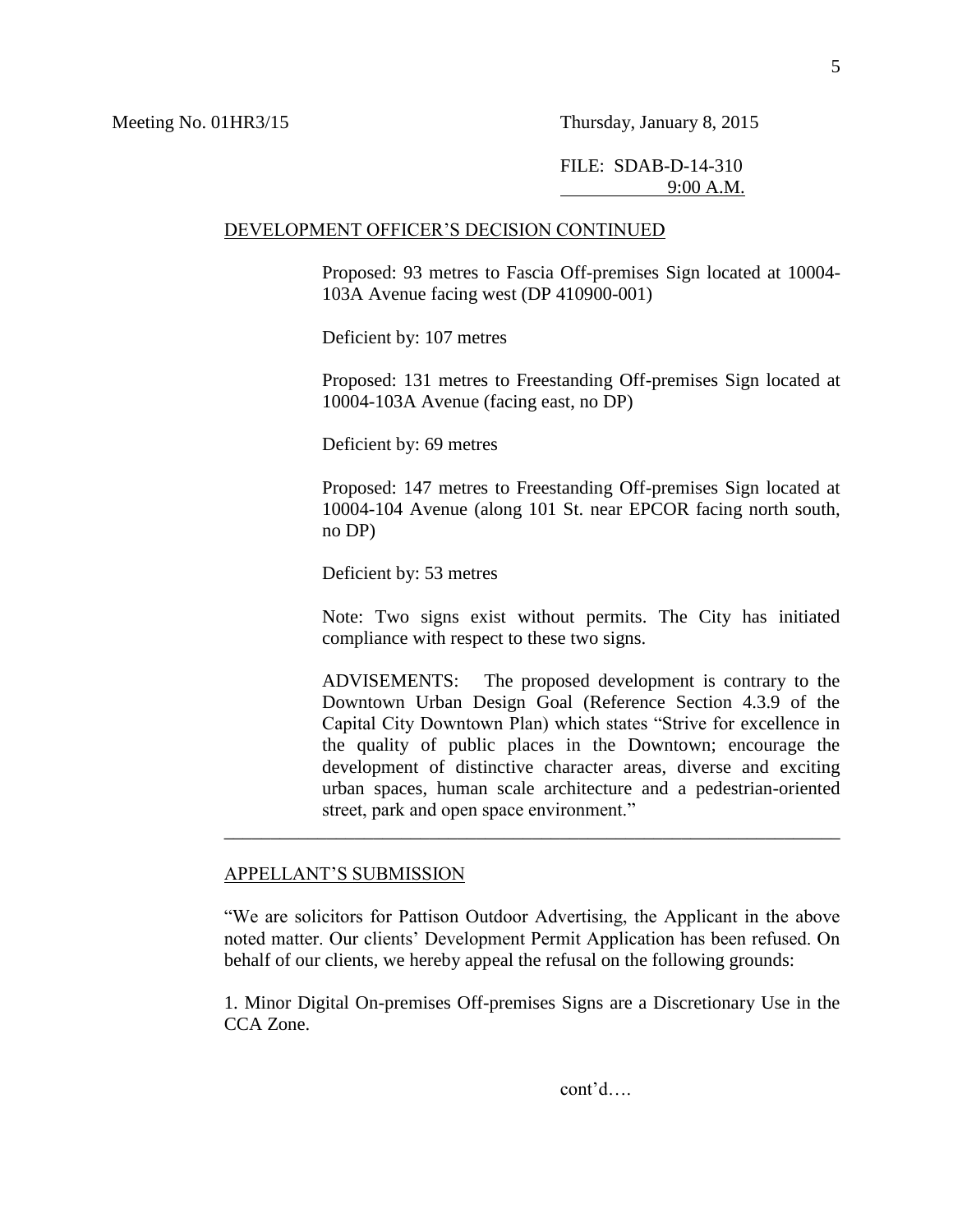#### APPELLANT'S SUBMISSION CONTINUED

2. The proposed development complies with all the applicable development control regulations of the Zone and complies with all of the requirements of the applicable Sign Schedule.

3. Alternatively, to the extent any variance may be required, it is submitted that granting the same would be appropriate in the circumstances and that the proposed development would not unduly interfere with the amenities of the neighbourhood nor materially interfere with or affect the use, enjoyment or value of neighbouring parcels of land.

4. The city's Transportation Department has no objections to the proposed development and has recommended that the "usual conditions" be attached to any approval.

5. The subject location is purely commercial in nature, and there is no risk that residential properties would be affected. Moreover, the proposed development will brighten up an otherwise dreary (though lawful) land use.

6. Such further and other reasons as may be presented at the hearing of this appeal."

\_\_\_\_\_\_\_\_\_\_\_\_\_\_\_\_\_\_\_\_\_\_\_\_\_\_\_\_\_\_\_\_\_\_\_\_\_\_\_\_\_\_\_\_\_\_\_\_\_\_\_\_\_\_\_\_\_\_\_\_\_\_\_\_\_\_

#### SUBDIVISION AND DEVELOPMENT APPEAL BOARD OFFICER'S COMMENTS

This is an application to install one (1) Freestanding Minor Digital Off-premises Sign (IMPARK PARKING LOT).

The Site is located between 103 Avenue to the south and 103a Avenue to the north and east of 101 Street, and is zoned CCA Core Commercial Arts Zone, Section 910.5 of the Edmonton Zoning Bylaw 12800. The Site is within the Special Area Downtown Overlay, Section 910. The Site is also within the Commercial Core (Sub Area 1) of the Commercial-Cultural Core of the Capital City Downtown Plan, under Bylaw 15200, approved by City Council on July 7, 2010.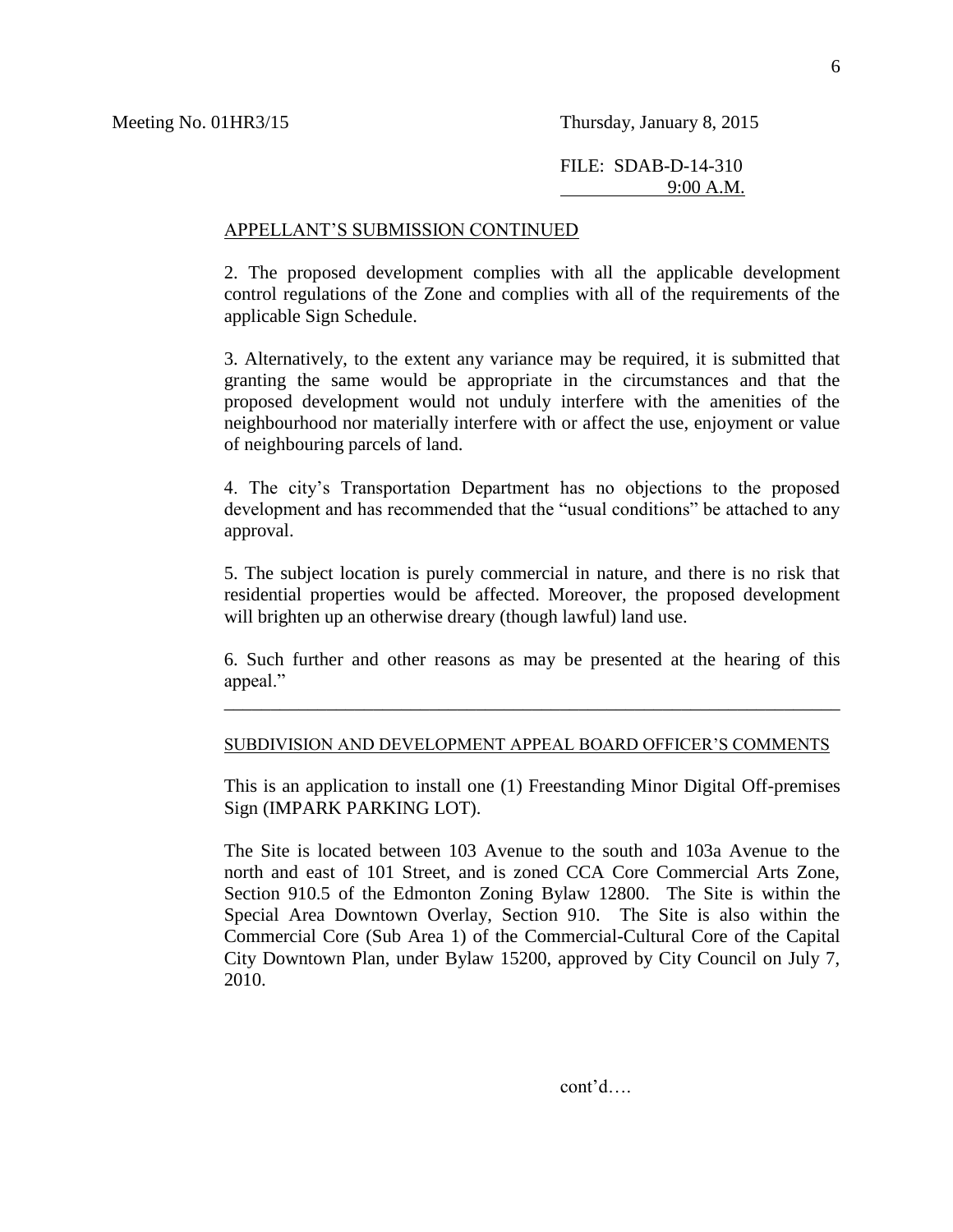#### SUBDIVISION AND DEVELOPMENT APPEAL BOARD OFFICER'S COMMENTS (CONTINUED)

The Subdivision and Development Appeal Board at a hearing on December 3, 2014 made and passed the following motion:

"that SDAB-D-14-310 be TABLED to January 8, 2015."

A **Minor Digital Off-premises Sign** is a Discretionary Use in the CCA Commercial Arts Zone, Section 910.5(3)(bb).

Under Section 7.9(6) **Minor Digital Off-premises Signs** means any Sign that is remotely changed on or off Site and has a Message Duration greater than or equal to 6 seconds. Minor Digital Off-premises Signs incorporate a technology or method allowing the Sign to change Copy without having to physically or mechanically replace the Sign face or its components. The Copy on such Sign directs attention to a business, activity, product, service or entertainment that cannot be considered as the principal products sold nor a principal business, activity, entertainment or service provided on the premises or Site where the Sign is displayed.

The submitted Site Plan shows that the proposed Sign is curvilinear and faces eastbound traffic on 104 Avenue and southbound traffic on 101 Street. The proposed Sign is located 13.50 metres from the (north) lot line and 15.00 metres from the (west) lot line. The proposed Sign has a horizontal dimension of 7.57 metres, a vertical dimension of 3.59 metres and a Height of 7.86 metres from Grade to the top of the Sign.

Section 910.5(4)(f) states Landscaping shall be in accordance with [Section 55](http://webdocs.edmonton.ca/InfraPlan/zoningbylaw/ZoningBylaw/Part1/Development/55__Landscaping.htm) of the Zoning Bylaw.

Section 55.2(c) states for a development in the CCA Zone, the provision of Landscaping, in accordance with this Bylaw, shall be a condition of the issuance of a Development Permit.

Section 910.4(5) provides:

a. The Development Officer shall have regard for visual harmony and the compatibility of the proposed sign with the architectural character and finish of the development and with the design, location and appearance of other signs on the development.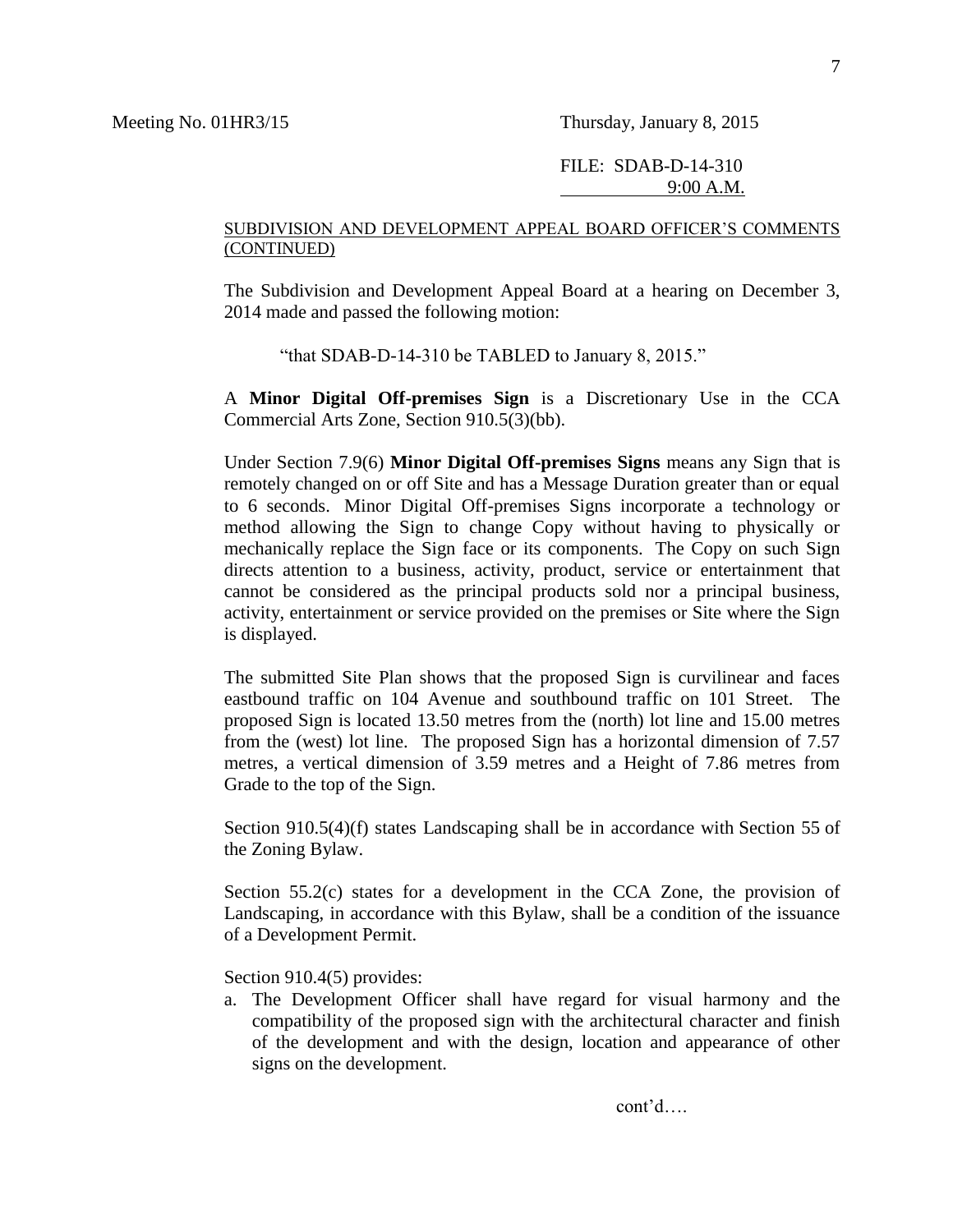#### SUBDIVISION AND DEVELOPMENT APPEAL BOARD OFFICER'S COMMENTS (CONTINUED)

b. A Comprehensive Sign Design Plan in accordance with the Provisions of Section 59.3 may be required at the discretion of the Development Officer.

Section 59.2(6) states for all Sign Applications, the Development Officer shall have regard for the scale and architectural character of the building and the land use characteristics of surrounding development. The Development Officer shall refuse any Sign Application that may adversely impact the amenities or character of the Zone.

**The Development Officer determined that the proposed development does not propose any landscaping around the sign to screen the sign base and provide visual relief, and to assist vehicular circulation around the sign, contrary to Section 55.2(c).** 

**The architectural design to cover the pole of the sign does not extend to the base, and it is unclear that it extends to both sides of the pole. As such, the treatment to cover the support pole provides an unfinished appearance, contrary to Section 910.4(5)(a)) of the Downtown Special Area Zoning, Downtown Wide Regulations.** 

**The placement of a freestanding Off-premises Digital sign in the middle of an at grade non-accessory parking lot with no perimeter landscaping or landscaped parking islands is not in scale with land use characteristics of surrounding development, contrary to Section (Reference Section 59.2(6)).**

Section  $910.5(4)(g)$  states Signs shall comply with the regulations found in Schedule 59F.

Schedule 59F.3(6)(e) states, for Minor Digital On-premises Off-premises Signs and Minor Digital Off-premises Signs, proposed Sign locations shall be separated from any other Digital Sign greater than 8.0 square metres or Off-premises Sign as follows: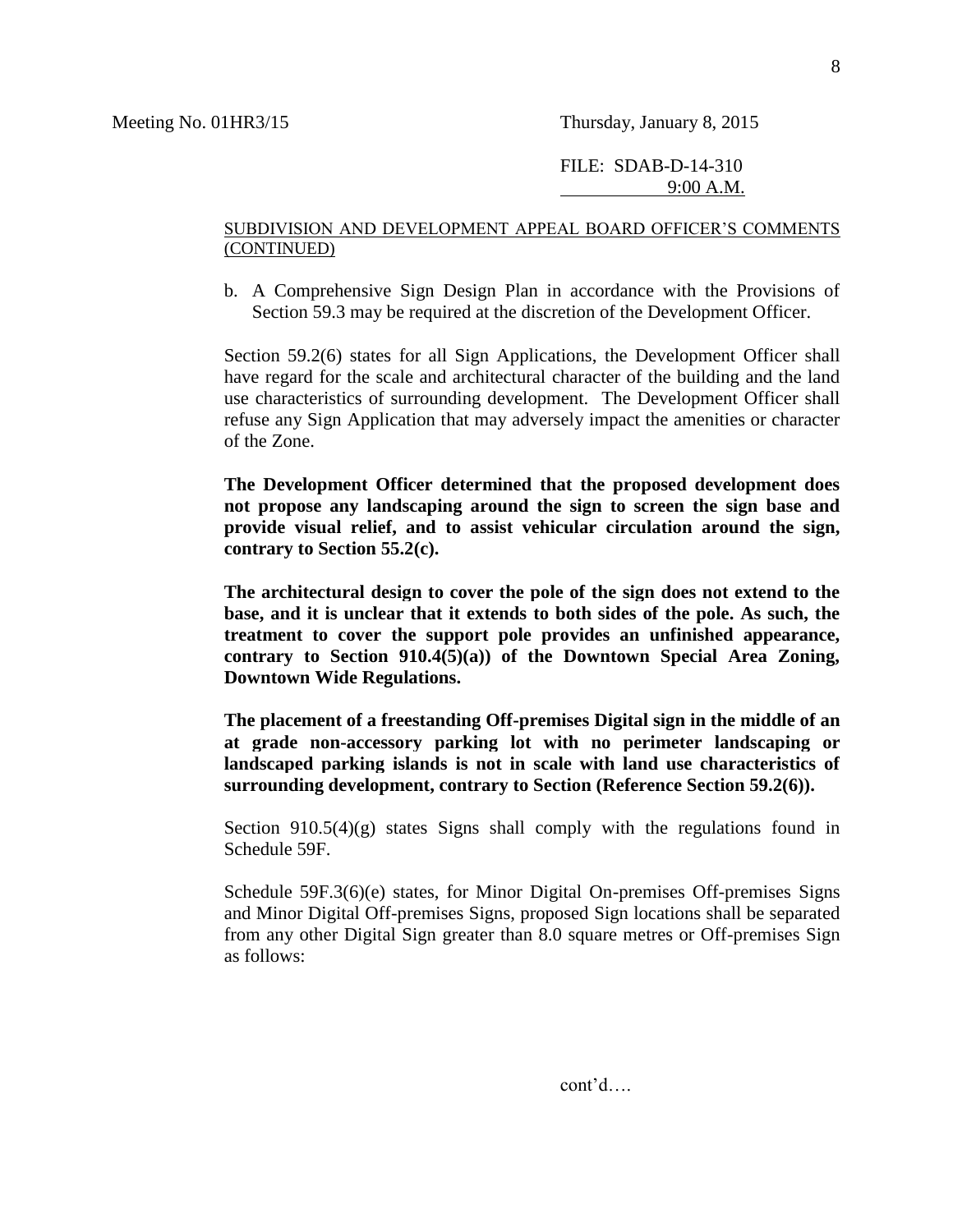#### FILE: SDAB-D-14-310 9:00 A.M.

#### SUBDIVISION AND DEVELOPMENT APPEAL BOARD OFFICER'S COMMENTS (CONTINUED)

| Proposed Sign Area                                                       | Minimum separation distance<br>from Digital Signs greater than<br>8.0 square metres or other Off-<br>premises Sign |
|--------------------------------------------------------------------------|--------------------------------------------------------------------------------------------------------------------|
| Greater than 8.0<br>square<br>than 20<br>metres to less<br>square metres | 100 metres                                                                                                         |
| square metres to 40<br>square metres                                     | 200 metres                                                                                                         |
| Greater than 40<br>square<br>metres                                      | 300 metres                                                                                                         |

The separation shall be applied from the larger Off-premises Sign or Digital Sign location.

**The Development Officer determined the proposed Minor Digital Offpremises Sign has a Sign Area of 27.81 square metres and requires a separation distance of 200 metres from Off-premises Signs. The Development Officer determined there are three Off-premises Signs within the 200 metre separation distance as follows:**

- **1. Fascia Off-premises Sign located at 10004-103A Avenue (facing west) is separated from the proposed Minor Digital Off-premises Sign by 93 metres, which is deficient by 107 metres.**
- **2. Freestanding Off-premises Sign located at 10004-103A Avenue (facing east) is separated from the proposed Minor Digital Offpremises Sign by 131 metres, which is deficient by 69 metres.**
- **3. Freestanding Off-premises Sign located at 10004-104 Avenue (facing north/south) is separated from the proposed Minor Digital Off-premises Sign by 147 metres, which is deficient by 53 metres.**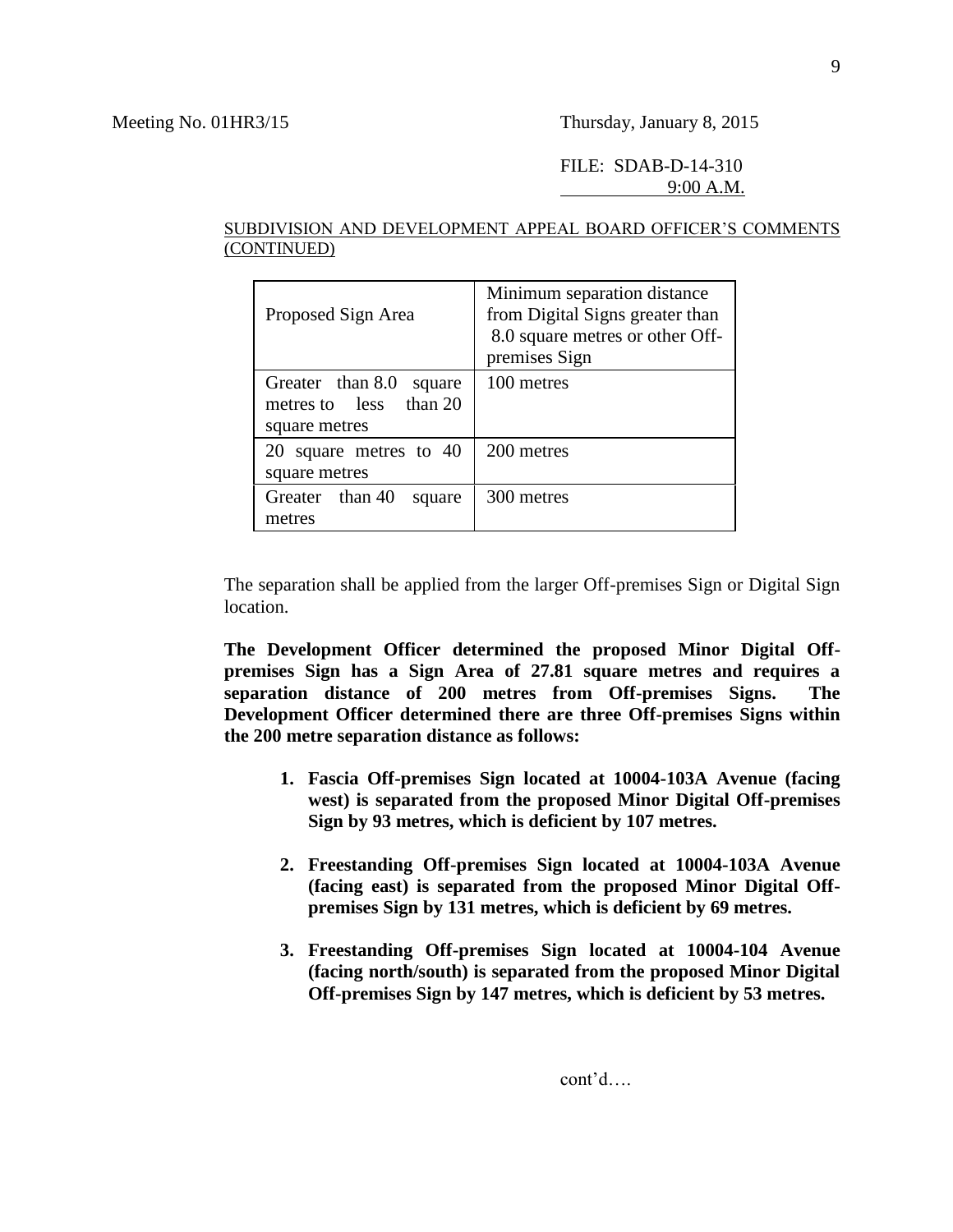#### FILE: SDAB-D-14-310 9:00 A.M.

#### SUBDIVISION AND DEVELOPMENT APPEAL BOARD OFFICER'S COMMENTS (CONTINUED)

Schedule 59F.3(6) states Minor Digital On-premises Off-premises Signs and Minor Digital Off-premises Signs shall be subject to the following regulations:

- a. proposed Signs are prohibited in the civic centre area bounded by 105 Avenue to the north, the North Saskatchewan River Valley to the south, 97 Street to the east, and 100 Street to the west;
- b. the maximum Height shall be 8.0 metres;
- c. the maximum Width shall be 16.0 metres;
- d. the maximum Area shall be:
	- i. …
	- ii. 65.0 square metres for proposed Signs that are Freestanding Signs. The maximum combined Area of Digital Sign Copy and any other type of Copy on the same Sign face shall not exceed 65.0 square metres;
- e. …
- f. …
- g. …
- h. ….
- i. ….
- j. …
- k. the maximum number of Freestanding On-premises Signs, Roof Onpremises Signs, Major Digital Signs, Minor Digital On-premises Signs, Minor Digital On-premises Off-premises Signs and Minor Digital Off-premises Signs on a Site shall be four; and
- l. an application for the renewal of a Sign with a lawful permit existing at the time of the passage of Bylaw 15892 will not be refused for the sole reason that it does not comply with all development regulations of this Bylaw. Application renewals shall demonstrate that the Sign meets the automatic light level controls outlined in Section 59.2(5) and traffic safety regulations in Section 59.2(2).

Under Section 6.2(5), **Digital Signs** means any Sign that is remotely changed on or off Site and incorporates a technology or method allowing the Sign to change Copy without having to physically or mechanically replace the Sign face or its components.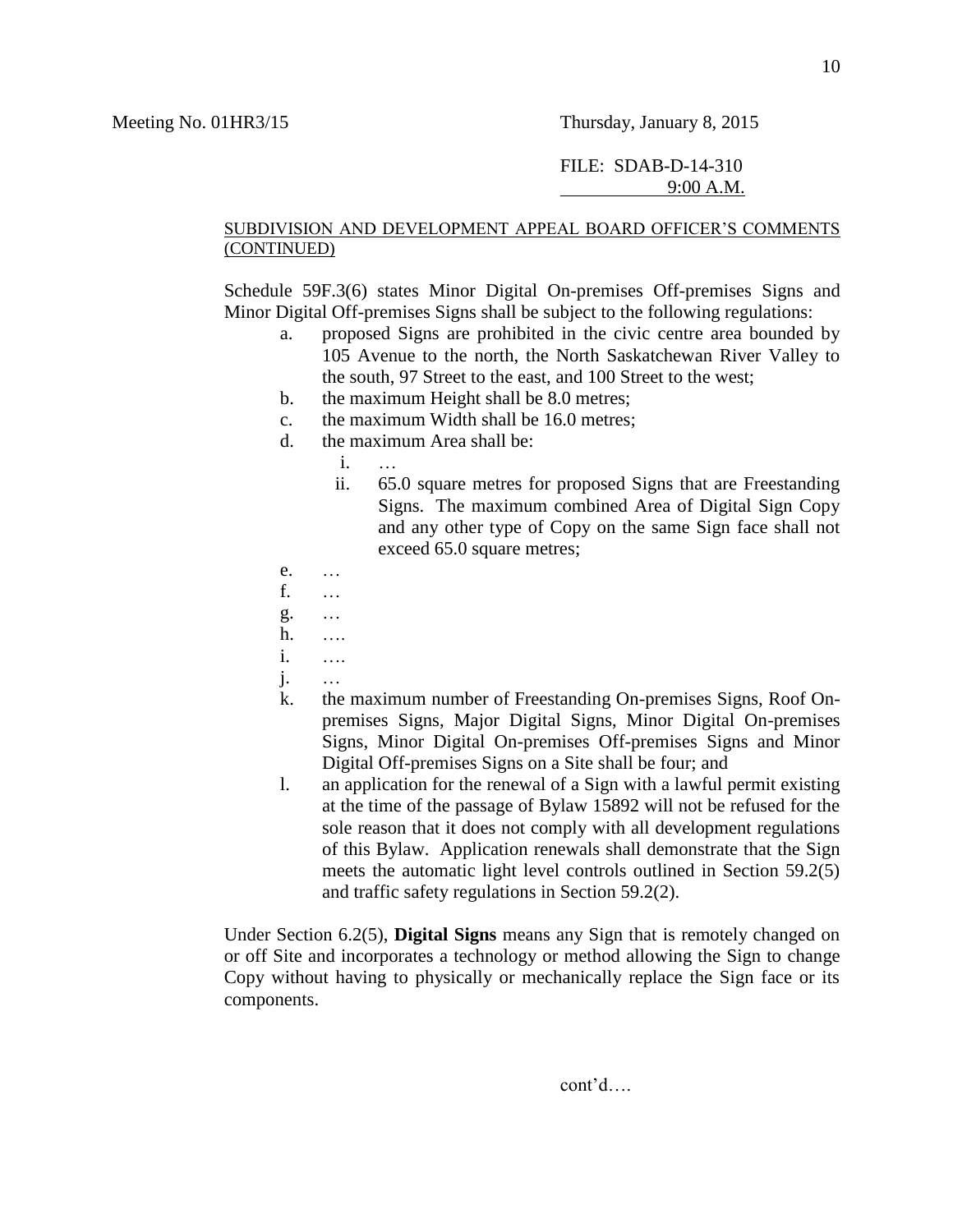#### SUBDIVISION AND DEVELOPMENT APPEAL BOARD OFFICER'S COMMENTS (CONTINUED)

Section 910.5(1) states the purpose of this Zone is to provide a Zone for a variety of high density and quality development that accommodates office, retail, service, institutional, residential, arts and entertainment Uses and meet the land use objectives for the Commercial Cultural Core. The intent is to further strengthen the Downtown's central area by providing continuous retail at grade, enhancing arts and entertainment activities, accommodating Residential Uses and making the Core more pedestrian friendly.

Included in the Sustainable Development Department's POSSE system, under "Docs", is a Memorandum dated September 24, 2014 from Tyler Golly, General Supervisor, Sustainable Transportation, Transportation Planning Branch, which indicates that Transportation Services has reviewed the proposed digital sign location and has added conditions. **A copy of the Memorandum from Transportation Services is on file.**

The following permit applications are listed in the Sustainable Development Department POSSE system:

| <b>Application</b><br><b>Number</b> | <b>Description</b>                                                                             | <b>Decision</b>                 |
|-------------------------------------|------------------------------------------------------------------------------------------------|---------------------------------|
| 604449-002                          | To construct a freestanding                                                                    | February 10, 1998; Appeal       |
| <b>SDAB-D-97-344</b>                | general advertising sign<br>(two sided<br>facing                                               | denied and development refused. |
|                                     | East/West)                                                                                     |                                 |
| 604449-001                          | To construct a freestanding<br>general advertising sign.<br>(two sided facing East /<br>West). | November 4, 1997; Refused.      |
| 582208-001                          | To construct a freestanding<br>general advertising sign.<br>(two sided - facing<br>East/West). | June 12, 1997; Refused.         |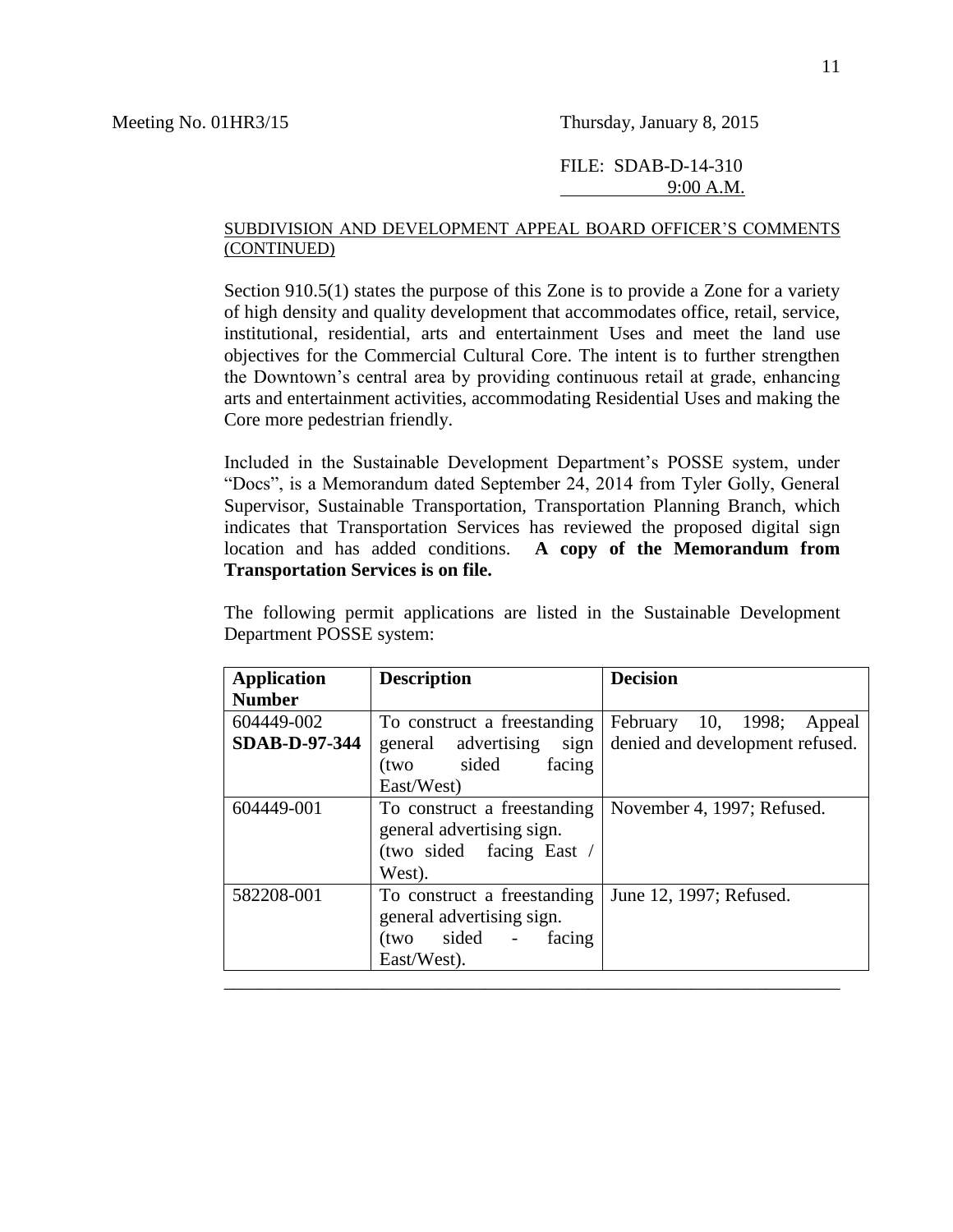FILE: SDAB-D-14-310 9:00 A.M.

#### NOTICE TO APPLICANT/APPELLANT

Provincial legislation requires that the Subdivision and Development Appeal Board issue its official decision in writing within fifteen days of the conclusion of the hearing. Bylaw No. 11136 requires that a verbal announcement of the Board's decision shall be made at the conclusion of the hearing of an appeal, but the verbal decision is not final nor binding on the Board until the decision has been given in writing in accordance with the Municipal Government Act.

\_\_\_\_\_\_\_\_\_\_\_\_\_\_\_\_\_\_\_\_\_\_\_\_\_\_\_\_\_\_\_\_\_\_\_\_\_\_\_\_\_\_\_\_\_\_\_\_\_\_\_\_\_\_\_\_\_\_\_\_\_\_\_\_\_\_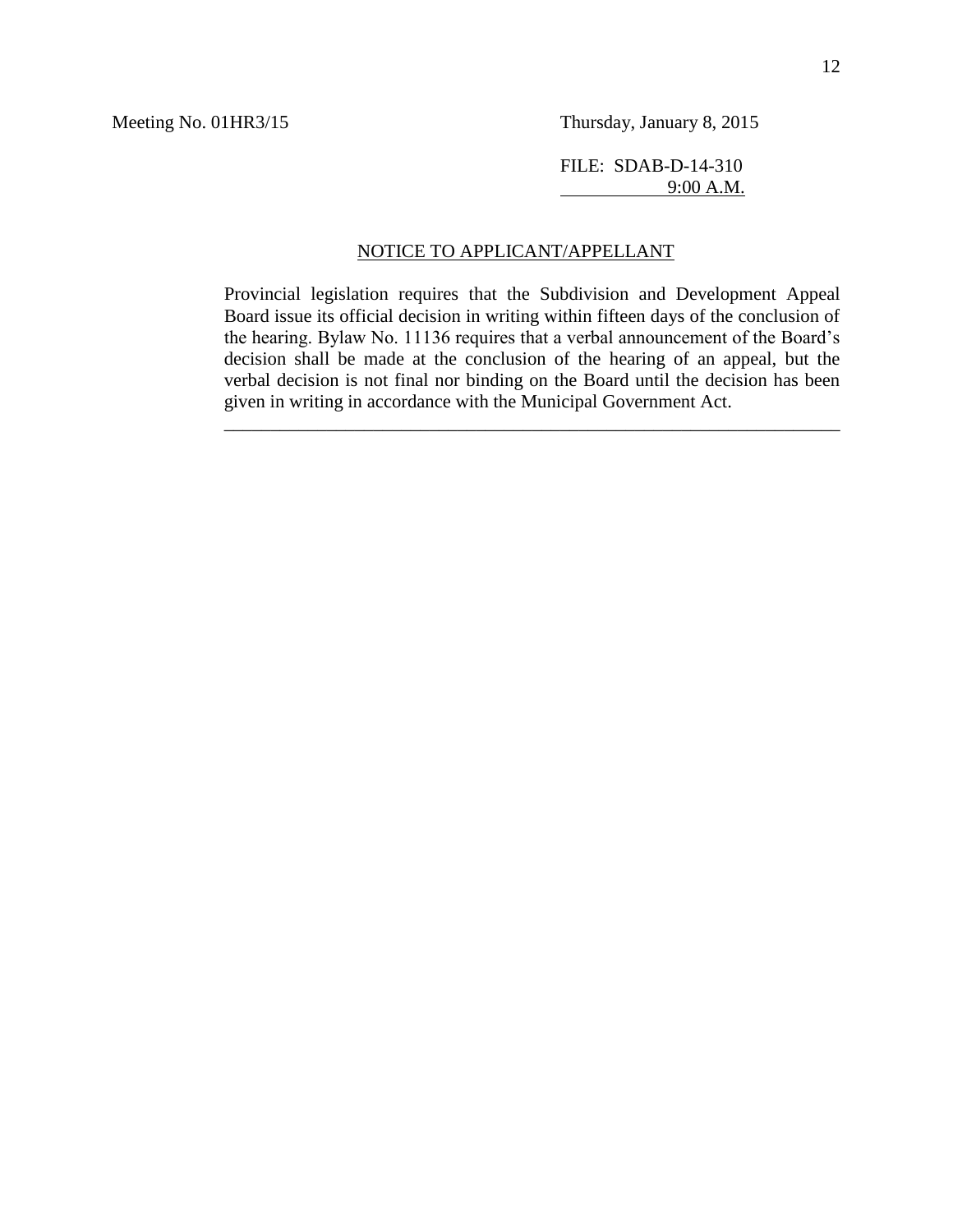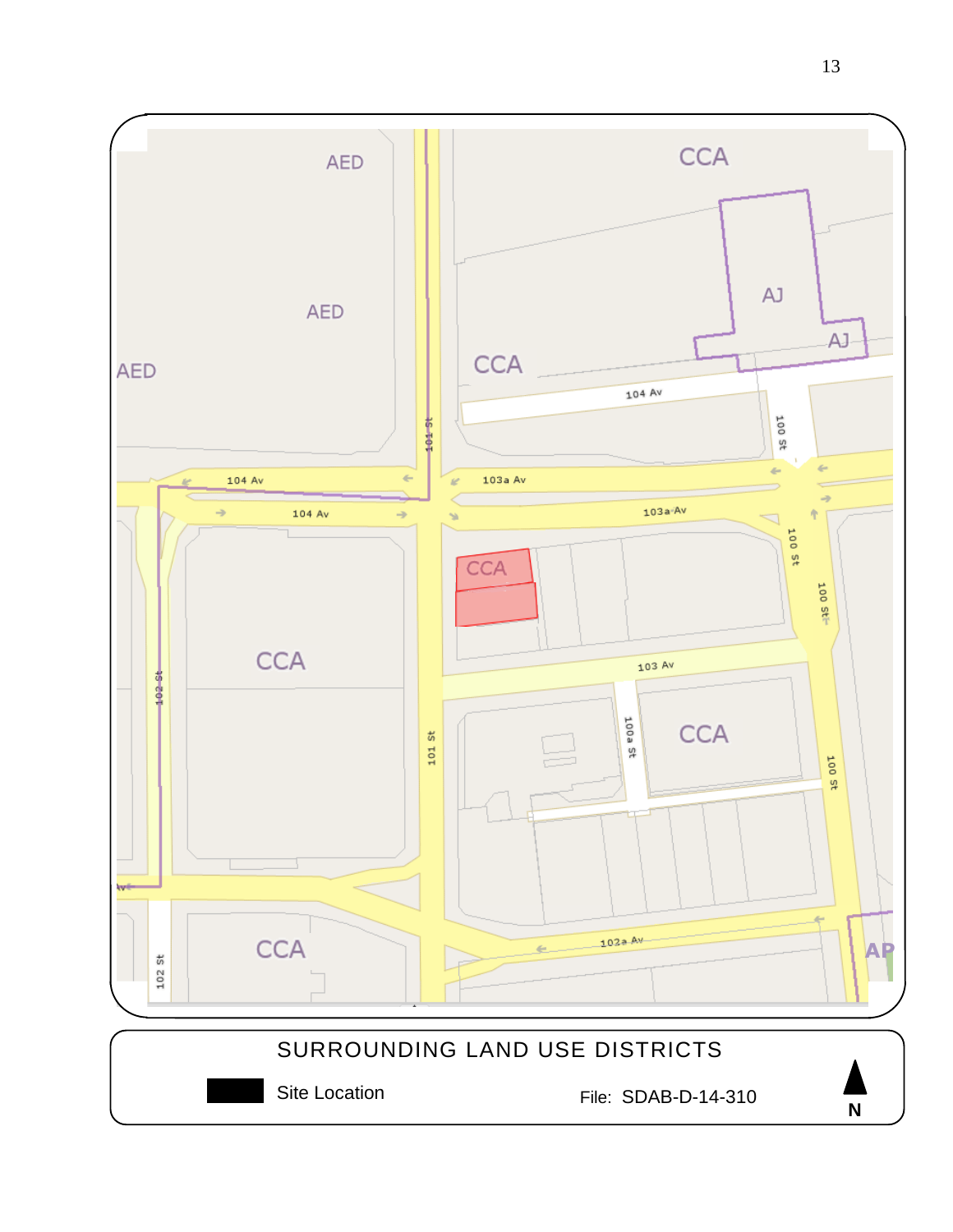II

#### **ITEM II:** 11:45 A.M. **FILE:** SDAB-D-15-003

#### AN APPEAL FROM THE DECISION OF THE DEVELOPMENT OFFICER

APPLICATION NO.: 160987383-001.

APPLICATION TO: Construct one (1) Freestanding Minor Digital Off-premises Sign (YELLOWHEAD TRAIL).

DECISION OF THE DEVELOPMENT AUTHORITY: Refused.

DATE OF APPEAL: December 2, 2014.

MUNICIPAL DESCRIPTION

OVERLAY: N/A.

DECISION DATE: November 27, 2014.

OF SUBJECT PROPERTY: 14950 - Yellowhead Trail NW.

LEGAL DESCRIPTION: Lot 1, Block 3, Plan 1222066.

ZONE: CHY Highway Corridor Zone.

\_\_\_\_\_\_\_\_\_\_\_\_\_\_\_\_\_\_\_\_\_\_\_\_\_\_\_\_\_\_\_\_\_\_\_\_\_\_\_\_\_\_\_\_\_\_\_\_\_\_\_\_\_\_\_\_\_\_\_\_\_\_\_\_\_\_

STATUTORY PLAN: Yellowhead Corridor Area Structure Plan.

cont'd….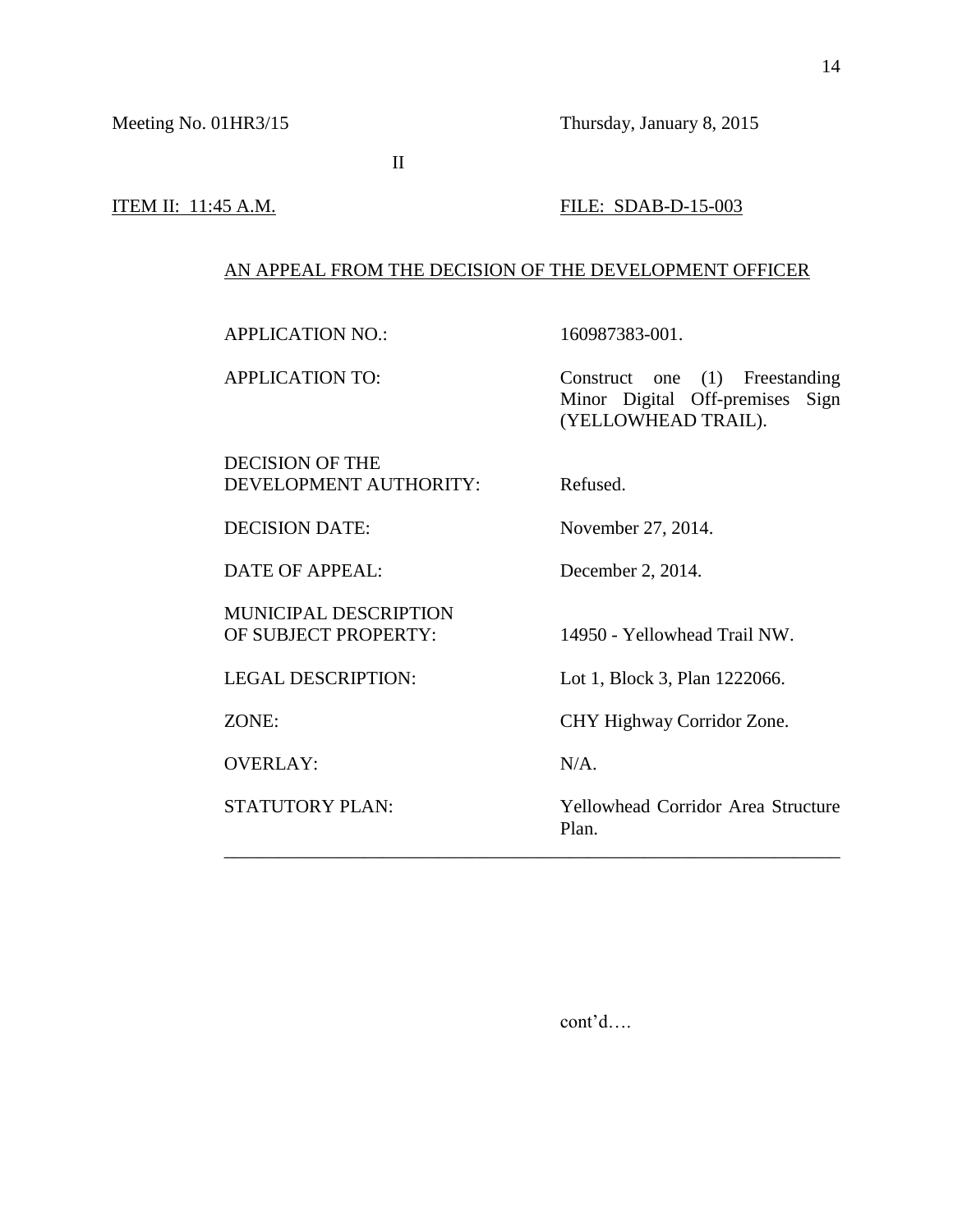#### DEVELOPMENT OFFICER'S DECISION

"REFUSED - The proposed development is refused for the following reasons:

1) Proposed Sign locations shall be separated from any other Digital Sign greater than 8.0 square metres, or Off-premises Signs. If the proposed Sign Area is 20 square metres to 40 square metres the minimum separation distance from Digital Signs greater than 8.0 square metres or other Off-premises Signs shall be 200 metres. (Reference Section 59F.6(e)).

Proposed Sign Area: 18.60 square metres

Proposed Separation Distance from the approved Minor Digital Off-premises Fascia sign located at 14815-Yellowhead Tr. DP: 152684111-002 (approved by the SDAB Aug 22, 2014) is: 158 metres. Note: the area of this approved sign is 7.3 metres (w) by 5.0 metres (h) =  $36.5$  square metres (200 metres separation is required).

Deficient by: 42 metres

2) Freestanding On-premises Signs shall have a 45.0 metres radial separation distance from any other Freestanding On-premises Signs, or Major Digital Signs, Minor Digital On-premises Signs, Minor Digital Off-premises Signs or Minor Digital On-premises Off-premises Signs that is Freestanding Sign on the same Site. This excludes Digital Signs that are located on the same Freestanding Sign structure as the proposed Freestanding Onpremises Sign; (Reference Section 59F.2(3)(c)).

Proposed: The proposed Minor Digital Off-premises Sign is located ~18 metres from the approved Freestanding On-premises Sign (DP 75045837-001: HUSKY).

Proposed: 18 metres

Deficient by: 27 metres

cont'd….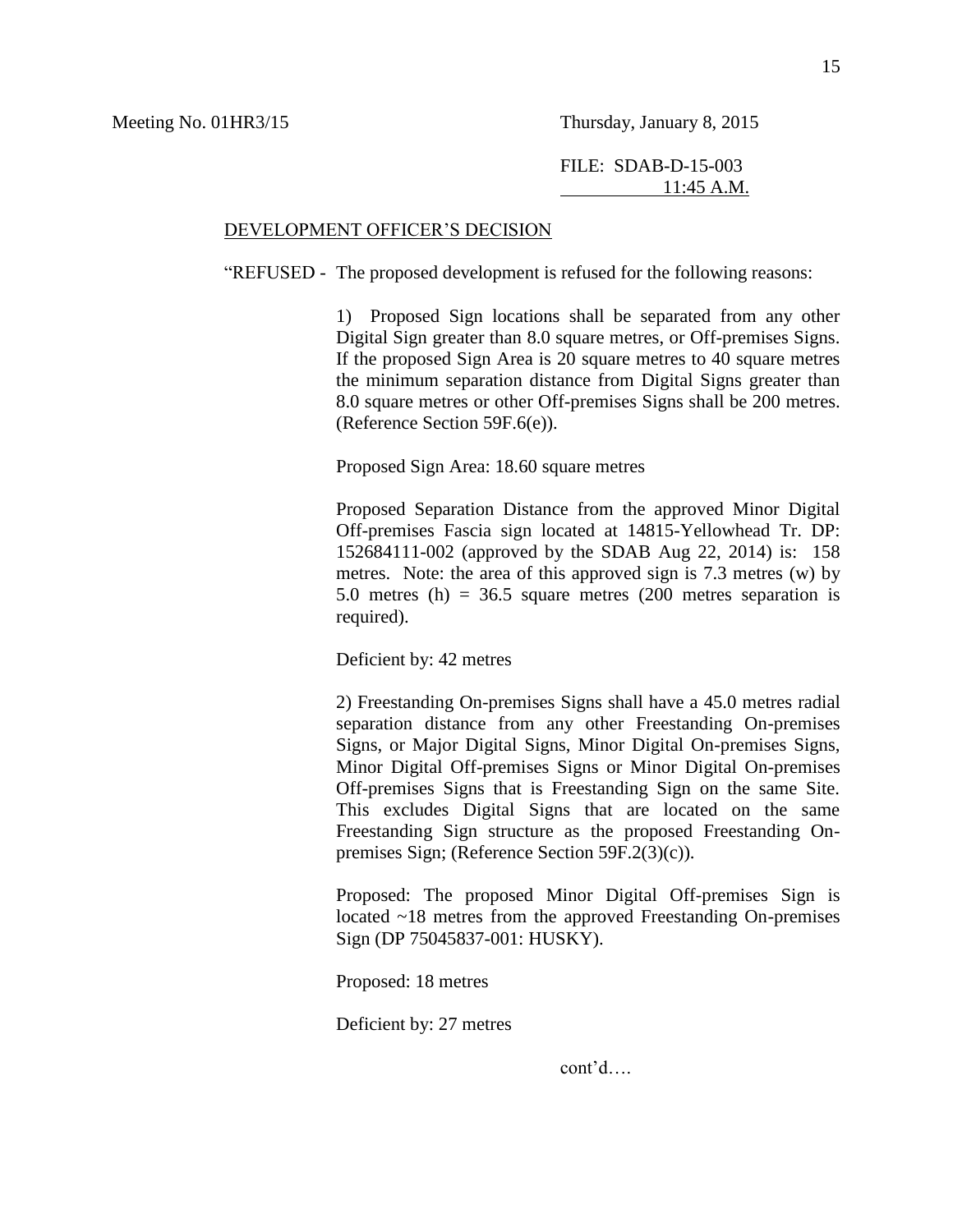#### DEVELOPMENT OFFICER'S DECISION (CONTINUED):

3) Proposed Signs with an Area greater than 8.0 square metres shall not be located within any Setback; (Reference Section 59F.3(6)(j))

Required setback for the CHY Zone is 7.5 metres. (Reference Section 350.4(3))

Proposed: Sign area is greater than 8.0 square metres (18.60 square metres) and is located 0.5 metres from southeast property line

Deficient by: 7.0 metres

In the opinion of the Development Authority, approval of a Minor Digital Off-premises Freestanding Sign in this location would adversely impact the built environment by increasing sign proximity and proliferation along the Yellowhead Corridor, contrary to the purpose of the Yellowhead Corridor ASP (Reference Section 3.1.4) to enhance the aesthetics of the Yellowhead Trail Corridor and City Entrances (General Municipal Plan Policy 15.B.3)."

#### APPELLANT'S SUBMISSION

"We are solicitors for Pattison Outdoor Advertising, the Applicant in this matter. On behalf of our clients, we hereby appeal the refusal on the following grounds:

\_\_\_\_\_\_\_\_\_\_\_\_\_\_\_\_\_\_\_\_\_\_\_\_\_\_\_\_\_\_\_\_\_\_\_\_\_\_\_\_\_\_\_\_\_\_\_\_\_\_\_\_\_\_\_\_\_\_\_\_\_\_\_\_\_\_

- 1. Minor Digital Off-premises Signs are a Discretionary Use in the CHY Zone.
- 2. The proposed development represents a necessary, minor relocation of a digital sign that has existed in the present location for several years without complaint or incident. But for the fact the subject sign has to be moved a few feet, Section 59F.3(6)(l) would allow for the renewal of the existing period notwithstanding the separation issue discussed below.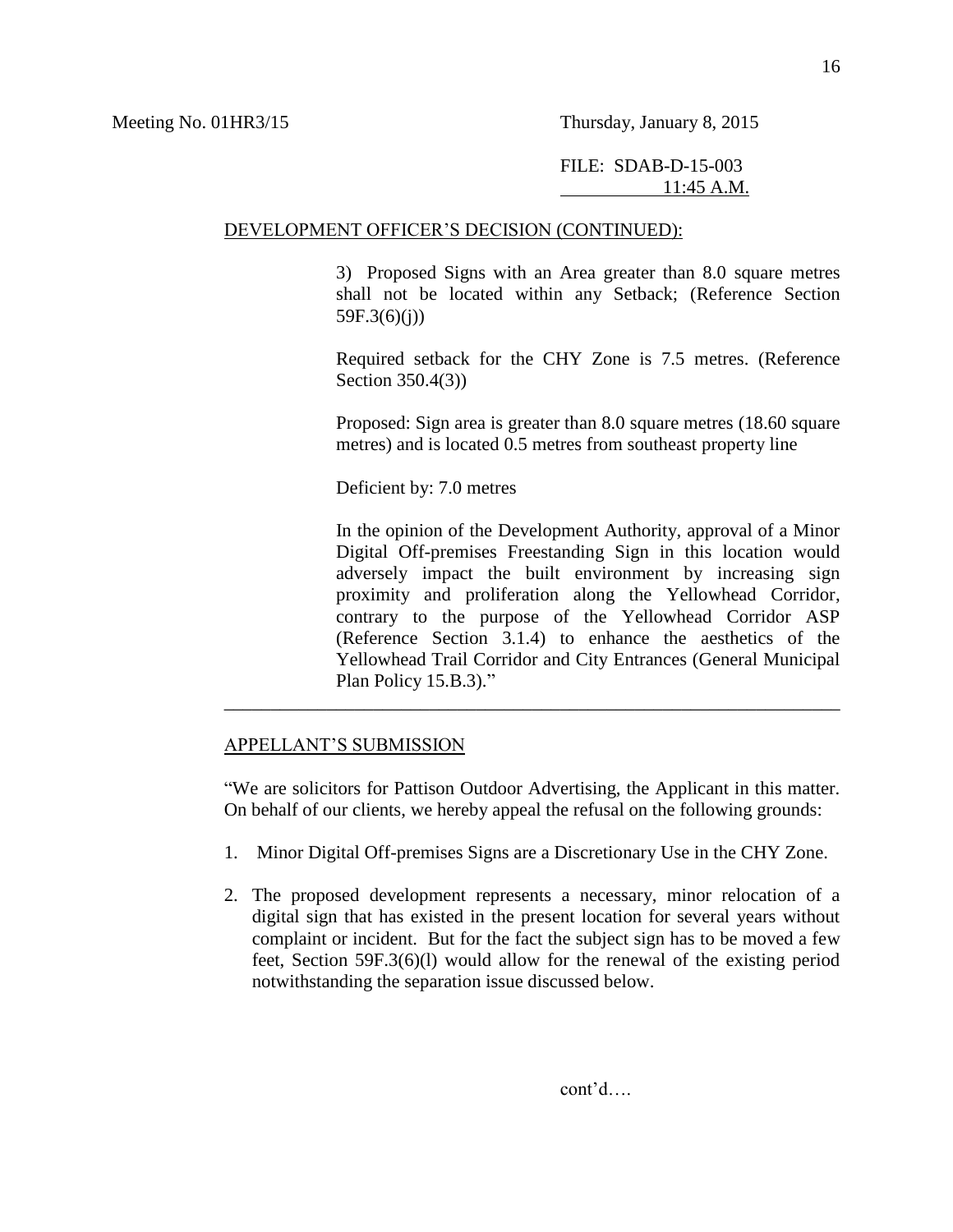#### APPELLANT'S SUBMISSION

- 3. A variance to the separation distance from an existing, On-premises is required, and it is submitted that granting the same would be appropriate in the circumstances and that the proposed development would not unduly interfere with the amenities of the neighbourhood nor materially interfere with or affect the use, enjoyment or value of neighbouring parcels of land.
- 4. The City's Transportation Department has no objections.
- 5. The subject location is purely commercial in nature, and there is no risk that residential properties would be affected.
- 6. Such further and other reasons as may be presented at the hearing of this appeal."

\_\_\_\_\_\_\_\_\_\_\_\_\_\_\_\_\_\_\_\_\_\_\_\_\_\_\_\_\_\_\_\_\_\_\_\_\_\_\_\_\_\_\_\_\_\_\_\_\_\_\_\_\_\_\_\_\_\_\_\_\_\_\_\_\_\_

#### SUBDIVISION AND DEVELOPMENT APPEAL BOARD OFFICER'S COMMENTS

This is an application to construct one (1) Freestanding Minor Digital Offpremises Sign (YELLOWHEAD TRAIL).

The site is located on the north side of a frontage road adjacent to Yellowhead Trail, the west side of 149 Street, the east side of 151 Street, and the north and south side of 126 Avenue and is zoned CHY Highway Corridor Zone, Section 350 of the Edmonton Zoning Bylaw 12800. The site is within the Yellowhead Corridor Area Structure Plan, Bylaw 7044 (as amended) approved by Council April 13, 1983.

A **Minor Digital Off-premises Sign** is a Discretionary Use in the CHY Highway Corridor Zone, Section 350.3(24).

Under Section 7.9(6), **Minor Digital Off-premises Sign** means any Sign that is remotely changed on or off Site and has a Message Duration greater than or equal to 6 seconds. Minor Digital Off-premises Signs incorporate a technology or method allowing the Sign to change Copy without having to physically or mechanically replace the Sign face or its components. The Copy on such Sign directs attention to a business, activity, product, service or entertainment that cannot be considered as the principal products sold nor a principal business, activity, entertainment or service provided on the premises or Site where the Sign is displayed.

cont'd….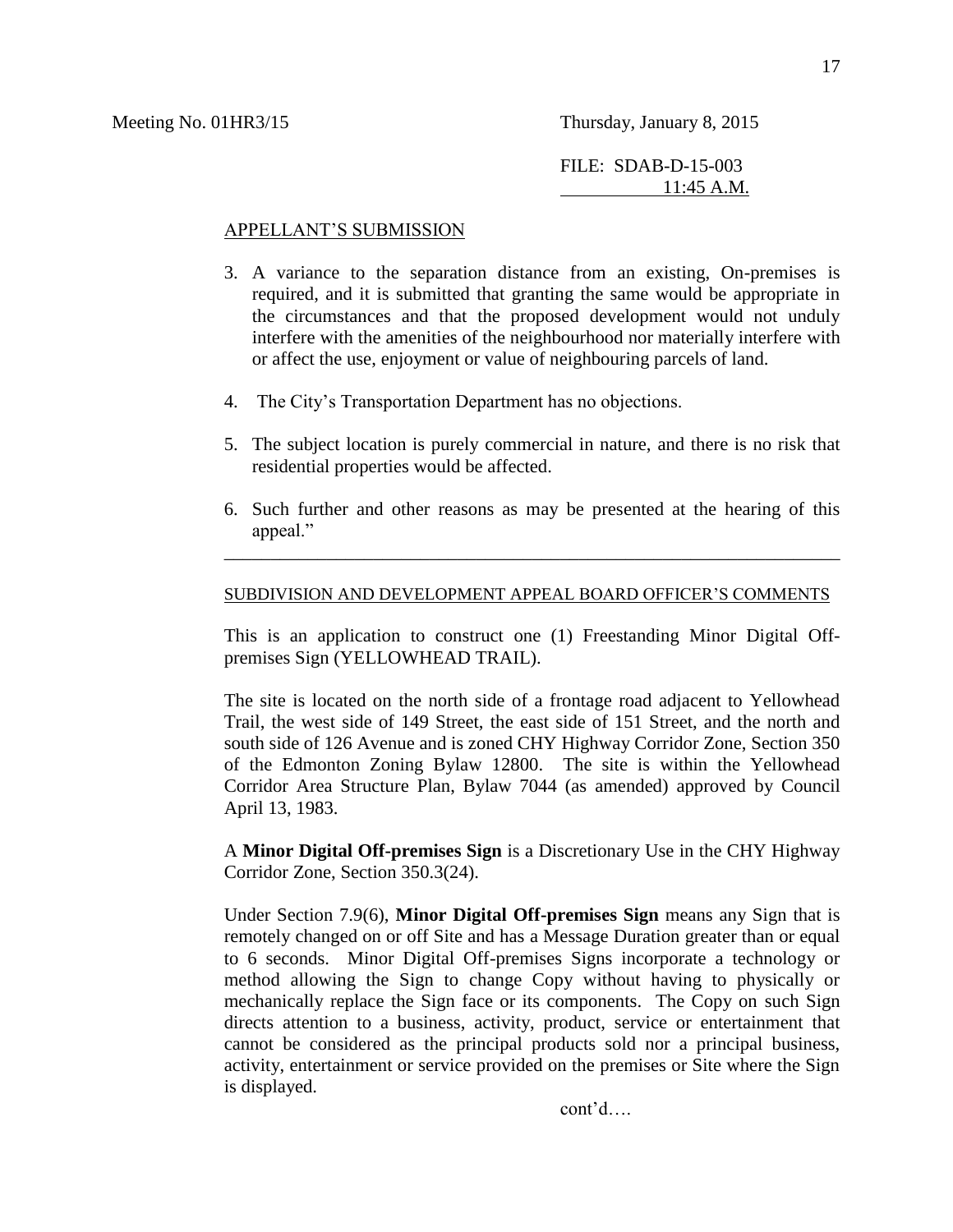#### FILE: SDAB-D-15-003 11:45 A.M.

#### SUBDIVISION AND DEVELOPMENT APPEAL BOARD OFFICER'S COMMENTS (CONTINUED)

The submitted plans indicate that the proposed Sign is located 0.50 metres from the southeast lot line. The proposed Sign has a horizontal dimension of 6.10 metres, a vertical dimension of 3.05 metres and a Height of 7.92 metres from Grade to the top of the Sign. The proposed Sign faces westbound traffic on Yellowhead Trail and northbound traffic on 149 Street.

Section 350.4(10) states Signs in the CHY Highway Corridor Zone shall comply with the regulations found in Schedule 59F.

Schedule 59F.3(6)(e) states for Minor Digital Off-premises Signs proposed Sign locations shall be separated by any other Digital Sign greater than 8.0 square metres or Off-premises Sign as follows:

| Proposed Sign Area                                                    | Minimum separation distance<br>from Digital Signs greater than<br>Off-<br>8.0<br>metres or other<br>square<br>premises Sign |  |  |  |
|-----------------------------------------------------------------------|-----------------------------------------------------------------------------------------------------------------------------|--|--|--|
| Greater than 8.0<br>square<br>metres to less than 20<br>square metres | 100 metres                                                                                                                  |  |  |  |
| 20 square metres to 40<br>square metres                               | 200 metres                                                                                                                  |  |  |  |
| Greater than 40<br>square<br>metres                                   | 300 metres                                                                                                                  |  |  |  |

The separation shall be applied from the larger Off-premises Sign or Digital Sign location.

**The Development Officer determined the minimum separation distance is 200 metres. The proposed development provides a separation distance of 158 metres, which is deficient by 42 metres.**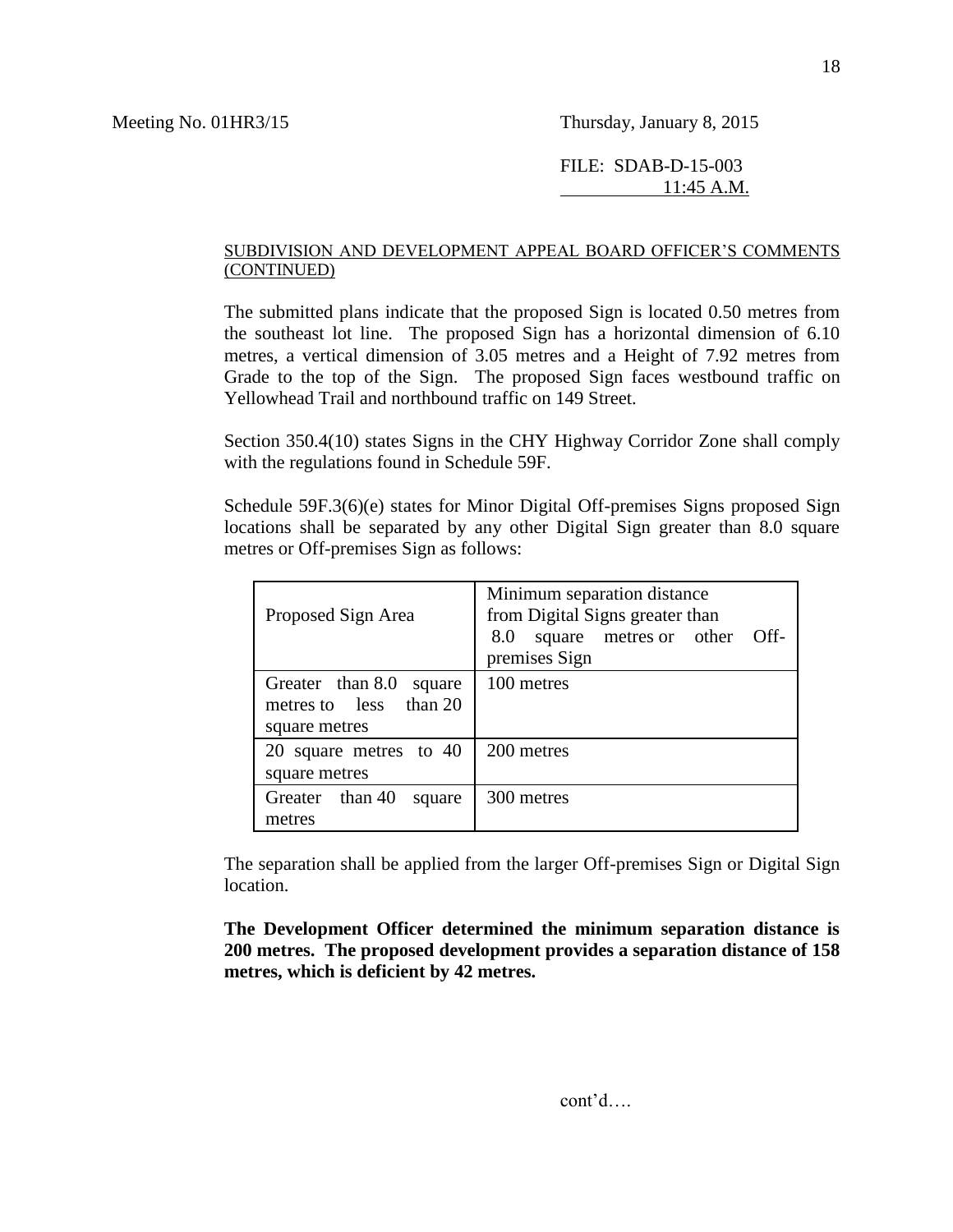#### SUBDIVISION AND DEVELOPMENT APPEAL BOARD OFFICER'S COMMENTS (CONTINUED)

Schedule 59F.2(3)(c) states Freestanding On-premises Signs shall have a 45.0 metre radial separation distance from any other Freestanding On-premises Signs, or Major Digital On-premises Signs, Minor Digital Off-premises Signs or Minor Digital On-premises Off-premises Signs that is Freestanding Sign on the same Site. This excludes Digital Signs that are located on the same Freestanding Sign structure as the proposed Freestanding On-premises Sign.

#### **The Development Officer determined a 45.0 metre radial separation distance is required. The proposed development provides a radial separation distance of 18 metres, which is deficient by 27 metres.**

Schedule 59F.3(6)(j) states for Minor Digital Off-premises Signs proposed Signs with an Area greater than 8.0 square metres shall not be located within any Setback.

Section 350.4(3) states a minimum Setback of 7.5 metres shall be required where a Site abuts a public roadway including a Lane that serves a Residential Zone, or where a Site abuts the lot line of a Site zoned Residential.

**The Development Officer determined a Setback of 7.5 metres is required. The proposed development provides a Setback of 0.5 metres from the southeast property line, which is deficient by 7.0 metres.**

**It should be noted** that the subject site does not Abut a Residential Zone.

**Further, in the Development Officer's Reasons for Refusal:**

**In the opinion of the Development Authority, approval of a Minor Digital Off-premises Freestanding Sign in this location would adversely impact the built environment by increasing Sign proximity and proliferation along the Yellowhead Corridor, contrary to the purpose of the Yellowhead Corridor Area Structure Plan (Reference Section 3.1.4) to enhance the aesthetics of the Yellowhead Trail Corridor and City Entrances (General Municipal Plan Policy 15.B.3).**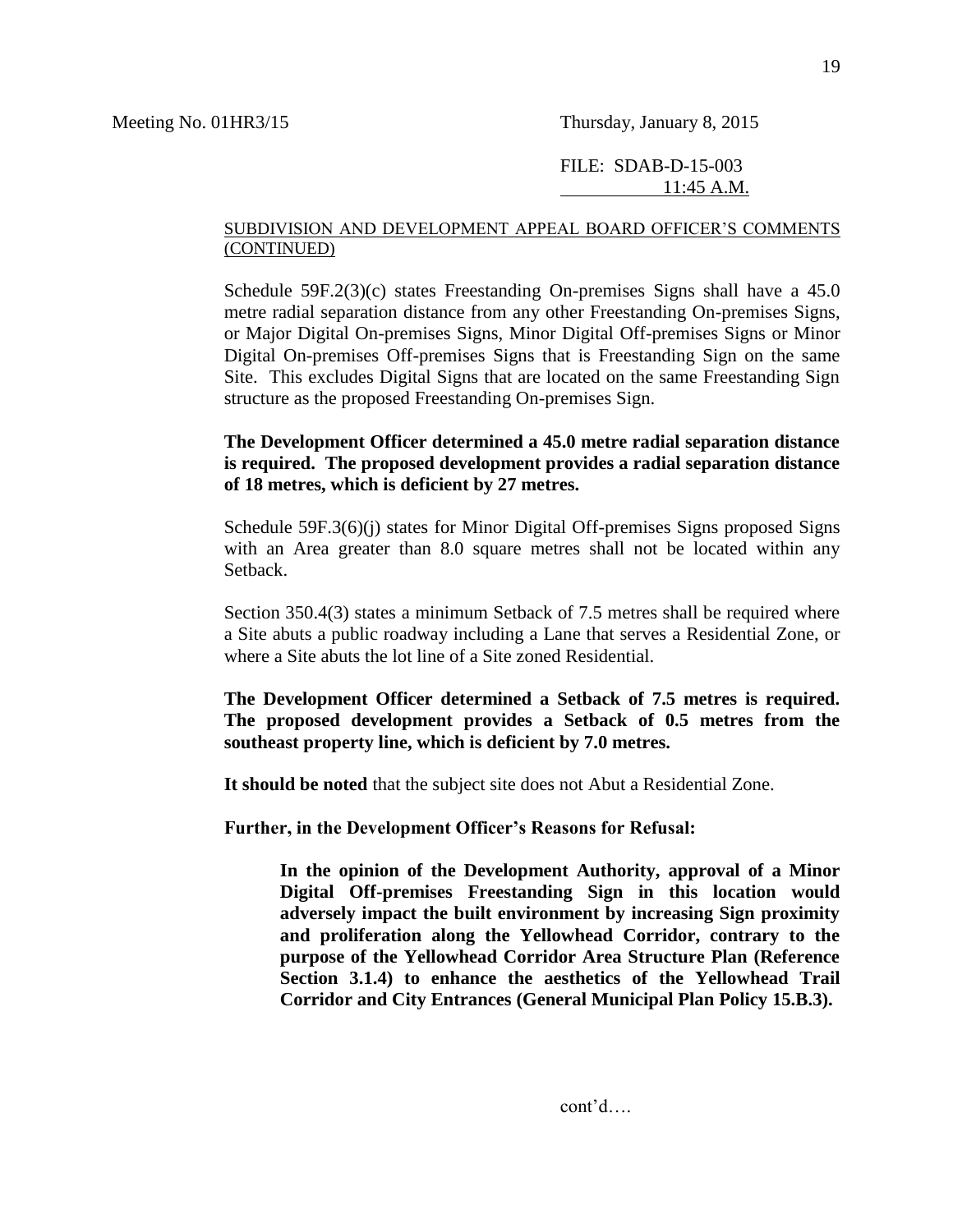#### FILE: SDAB-D-15-003 11:45 A.M.

#### SUBDIVISION AND DEVELOPMENT APPEAL BOARD OFFICER'S COMMENTS (CONTINUED)

Schedule 59F.3(6) states Minor Digital On-premises Off-premises Signs and Minor Digital Off-premises Signs shall be subject to the following regulations:

- a. proposed Signs are prohibited in the civic centre area bounded by 105 Avenue to the north, the North Saskatchewan River Valley to the south, 97 Street to the east, and 100 Street to the west;
- b. the maximum Height shall be 8.0 metres;
- c. the maximum Width shall be 16.0 metres;
- d. the maximum Area shall be:
	- i. …
	- ii. 65.0 square metres for proposed Signs that are Freestanding Signs. The maximum combined Area of Digital Sign Copy and any other type of Copy on the same Sign face shall not exceed 65.0 square metres;
- e. …
- f. …
- g. …
- h. ….
- i. ….
- j. …
- k. the maximum number of Freestanding On-premises Signs, Roof Onpremises Signs, Major Digital Signs, Minor Digital On-premises Signs, Minor Digital On-premises Off-premises Signs and Minor Digital Off-premises Signs on a Site shall be four; and
- l. an application for the renewal of a Sign with a lawful permit existing at the time of the passage of Bylaw 15892 will not be refused for the sole reason that it does not comply with all development regulations of this Bylaw. Application renewals shall demonstrate that the Sign meets the automatic light level controls outlined in Section 59.2(5) and traffic safety regulations in Section 59.2(2).

Under Section 6.2(24), **Sign Area** means the entire area of the Sign on which Copy is intended to be placed. In the case of a double-faced or multi-faced Sign, only half of the area of each face of the Sign used to display advertising Copy shall be used in calculating the total Sign Area.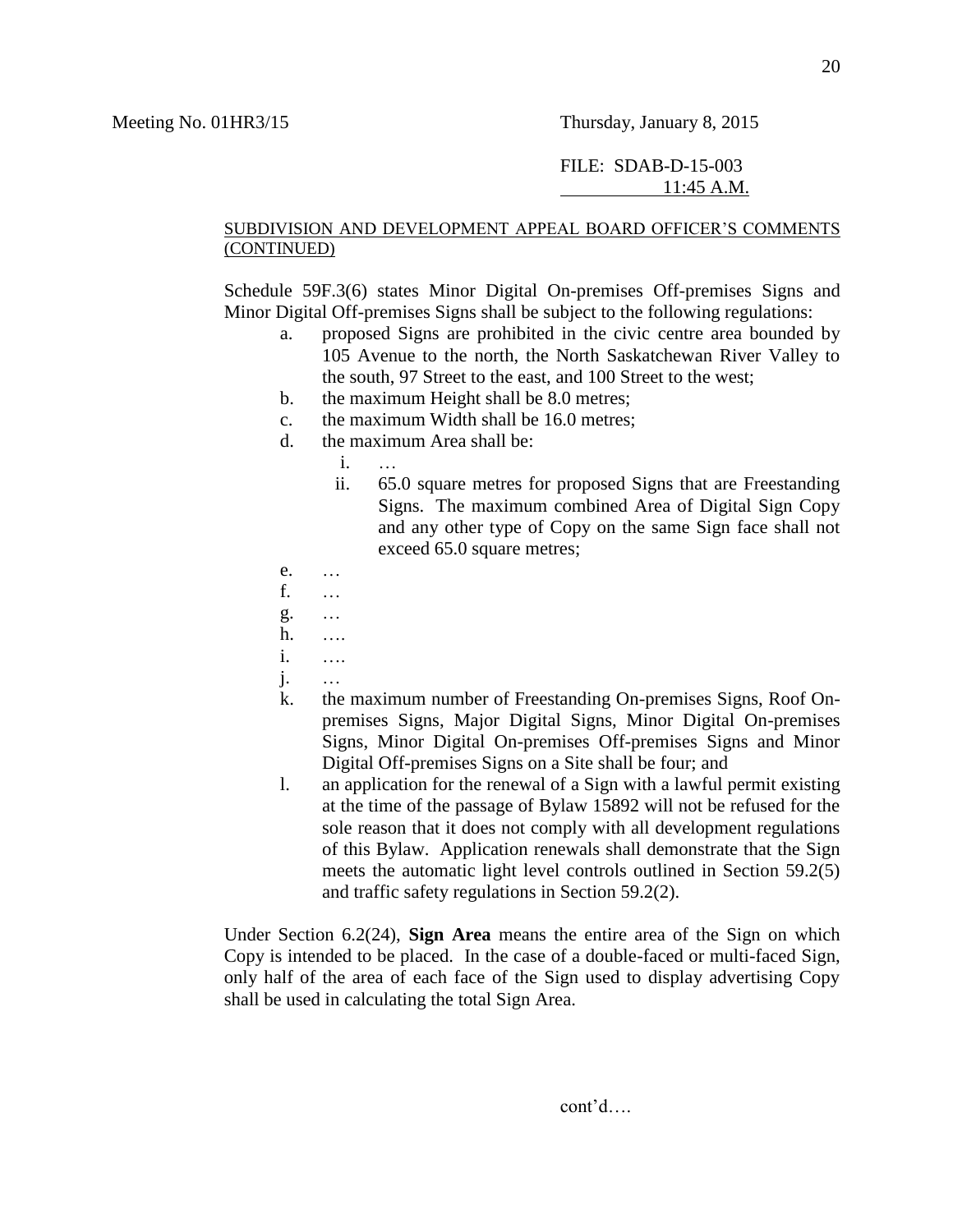#### FILE: SDAB-D-15-003 11:45 A.M.

#### SUBDIVISION AND DEVELOPMENT APPEAL BOARD OFFICER'S COMMENTS (CONTINUED)

Under Section 6.2(8), **Freestanding Signs** means any On-premises or Offpremises Sign supported independently of a building. The Sign may take the form of single or multiple icons, product or corporate symbol, may involve a three dimensional or volumetric representation, may have single or multiple faces and may or may not be permanently fixed to the ground.



Under Section 6.2(5), **Digital Signs** means any Sign that is remotely changed on or off Site and incorporates a technology or method allowing the Sign to change Copy without having to physically or mechanically replace the Sign face or its components.

Under Section 6.2(3), **Copy** means the letters, graphics or characters that make up the message on the Sign face.

Under Section 6.1(1), **Abut** or **abutting** means immediately contiguous to or physically touching, and when used with respect to a lot or Site, means that the lot or Site physically touches upon another lot, Site, or piece of land, and shares a property line or boundary line with it;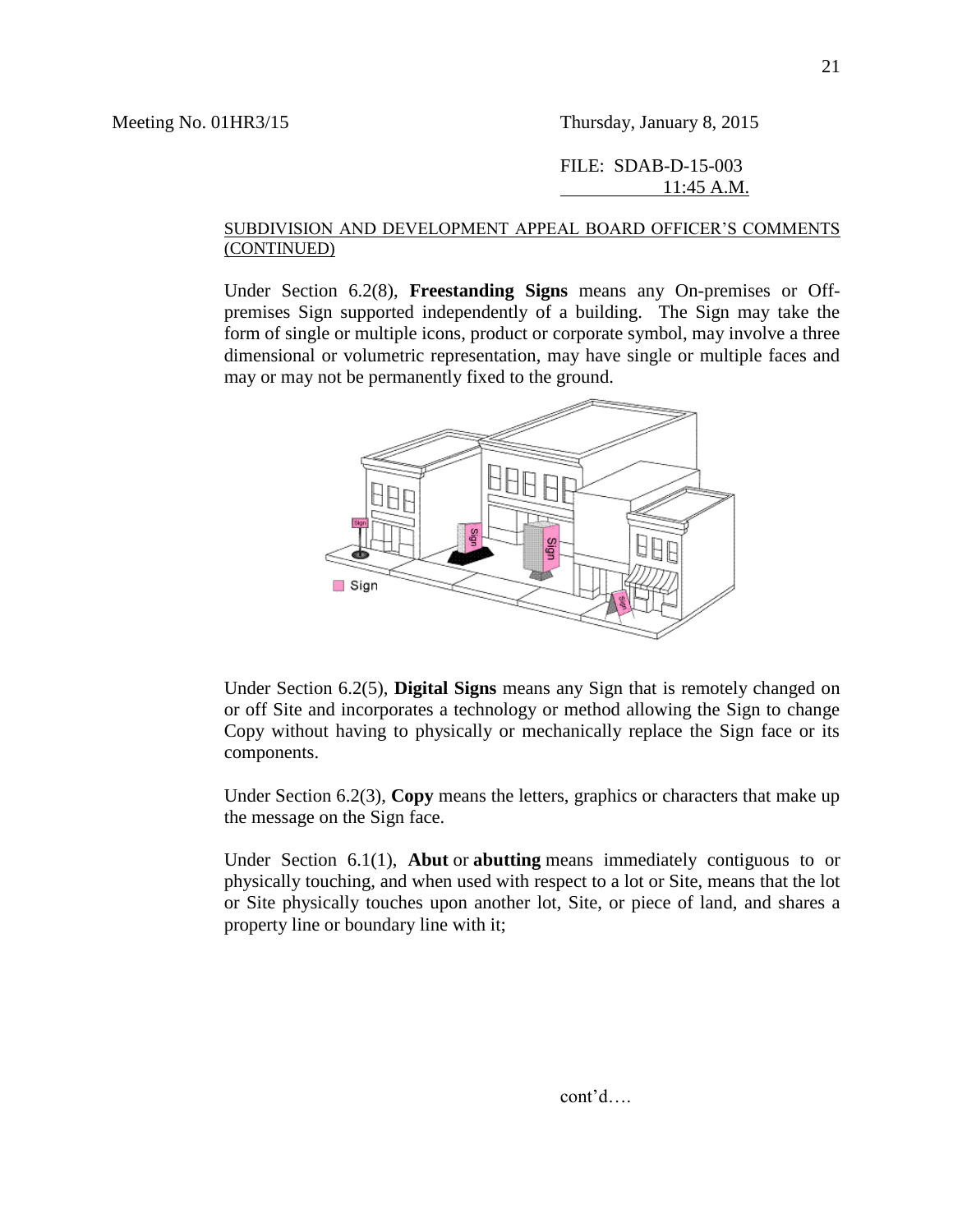#### SUBDIVISION AND DEVELOPMENT APPEAL BOARD OFFICER'S COMMENTS (CONTINUED)



Under Section 6.1(88), **Setback** means the distance that a development or a specified portion of it, must be set back from a property line. A Setback is not a Yard, Amenity Space, or Separation Space.

Section 350.1 states the purpose of the CHY Highway Corridor Zone is to provide for high quality commercial development along those public roadways, which serve as entrance routes to the City or along limited access public roadways intended to provide a connection to entrance routes.

Included in the Sustainable Development Department's POSSE system, under "Docs", is an e-mail dated November 7, 2014 from Chad Fremmerlid, Project Engineer, Development Planning, Development Planning and Engineering, which indicates that Transportation Services has no objections to the proposed minor digital sign, subject to conditions and an advisement. **A copy of the e-mail from Transportation Services is on file.**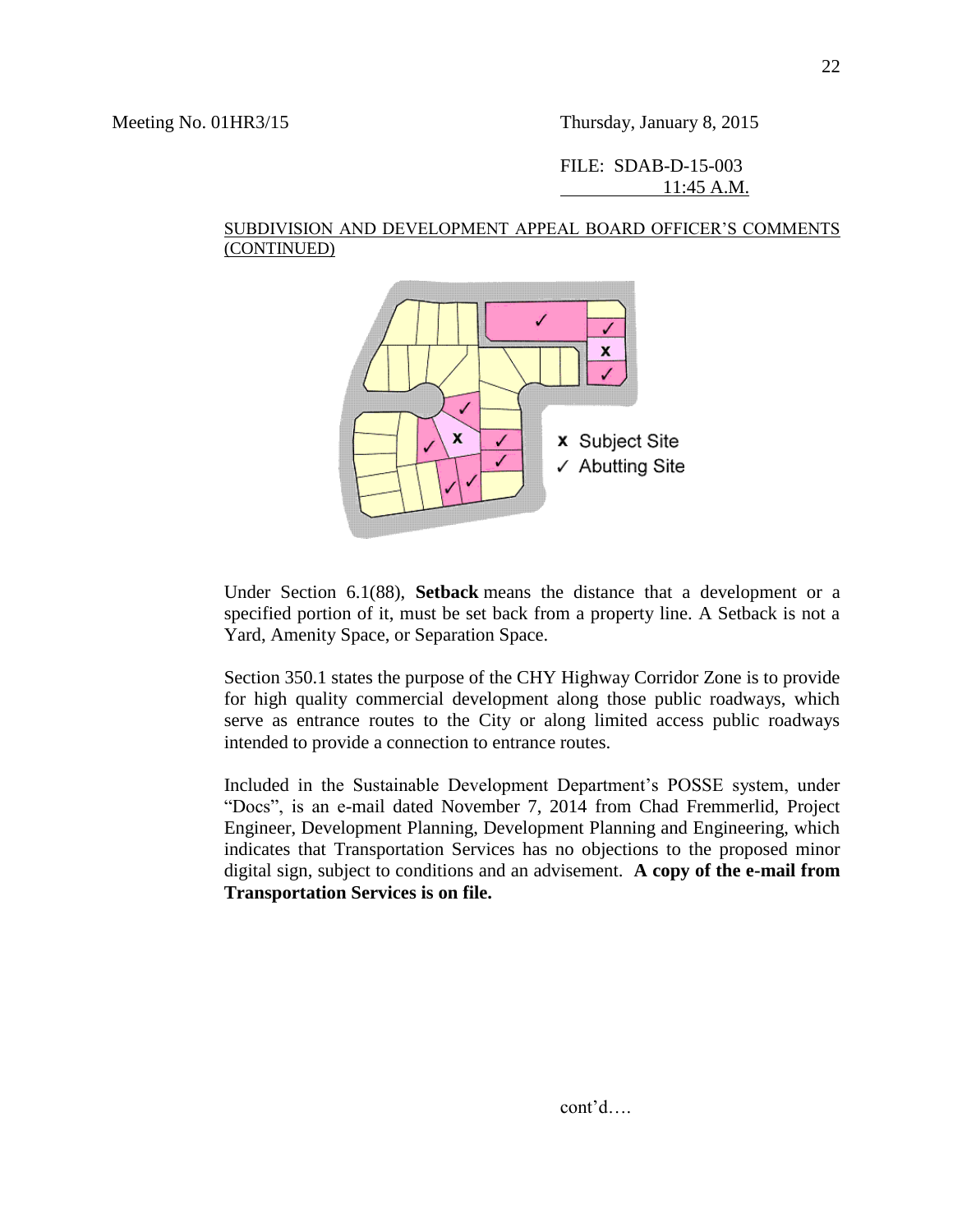#### FILE: SDAB-D-15-003 11:45 A.M.

#### SUBDIVISION AND DEVELOPMENT APPEAL BOARD OFFICER'S COMMENTS (CONTINUED)

The following permit application is listed in the Sustainable Development POSSE system:

| <b>Application</b><br><b>Number</b> | <b>Description</b>                                                |              | <b>Decision</b>                 |     |       |    |
|-------------------------------------|-------------------------------------------------------------------|--------------|---------------------------------|-----|-------|----|
| 164505863-001                       | install<br>To<br>Freestanding<br>Premises<br>"YELLOWHEAD<br>INN'' | Off-<br>Sign | November<br>development review. | 25, | 2014: | In |

#### NOTICE TO APPLICANT/APPELLANT

Provincial legislation requires that the Subdivision and Development Appeal Board issue its official decision in writing within fifteen days of the conclusion of the hearing. Bylaw No. 11136 requires that a verbal announcement of the Board's decision shall be made at the conclusion of the hearing of an appeal, but the verbal decision is not final nor binding on the Board until the decision has been given in writing in accordance with the Municipal Government Act.

\_\_\_\_\_\_\_\_\_\_\_\_\_\_\_\_\_\_\_\_\_\_\_\_\_\_\_\_\_\_\_\_\_\_\_\_\_\_\_\_\_\_\_\_\_\_\_\_\_\_\_\_\_\_\_\_\_\_\_\_\_\_\_\_\_\_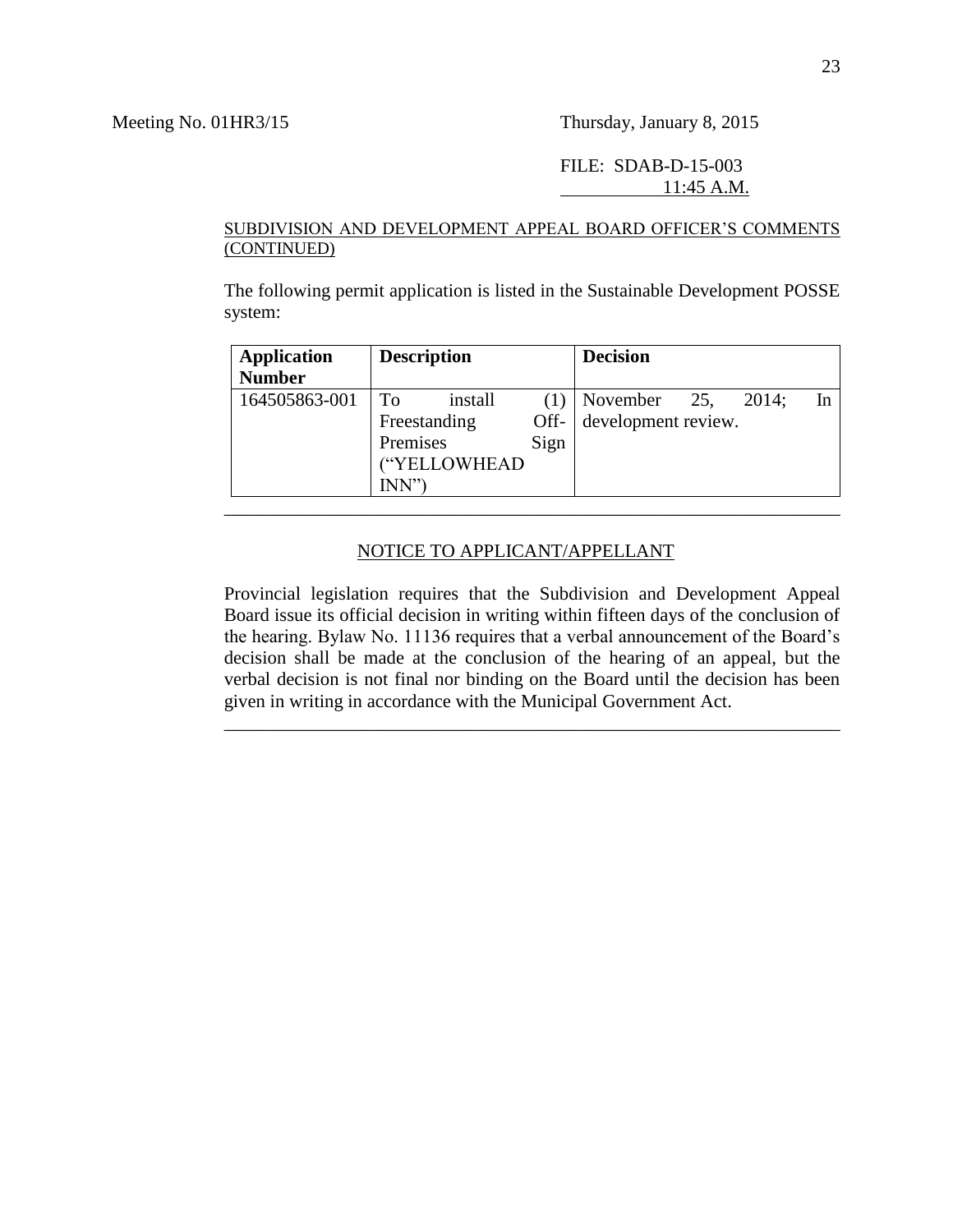